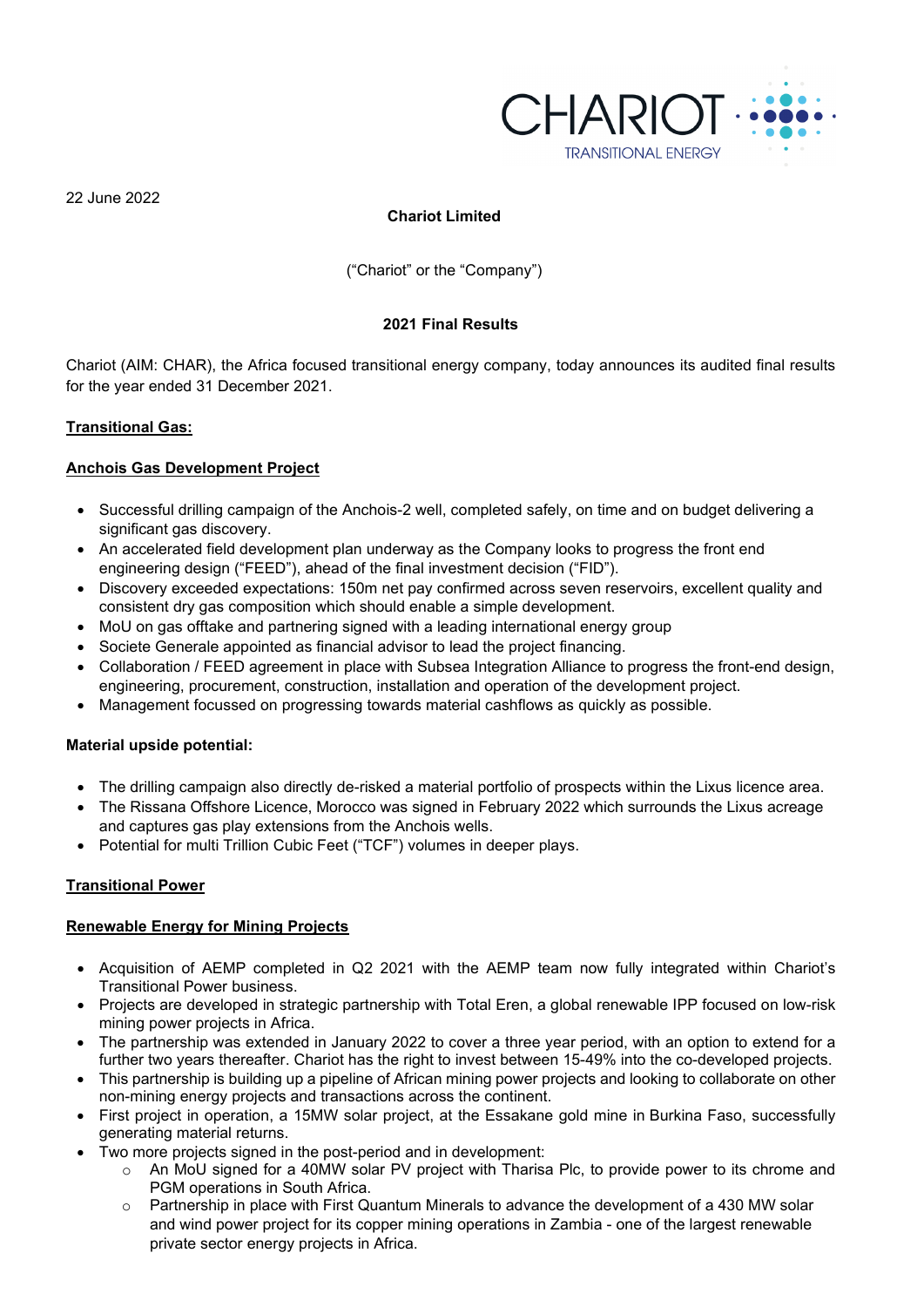# **Green Hydrogen – Project Nour**

- Exclusivity awarded over licences to develop a large scale green hydrogen project utilising renewable power to split water through electrolysis.
- Recent Pre-Feasibility Study confirms that Mauritania is exceptionally well-placed for green hydrogen production due to its unique solar and wind resources and the project has the potential to produce some of the cheapest hydrogen in the world.
- Domestic benefits for Mauritania include providing baseload power to the national grid, diversifying industrial activities (e.g. green steel), promoting job creation and developing local infrastructure with the potential to have a significant impact on GDP.
- Framework Agreement in place which defines the terms and guiding principles to pave the way for the indepth feasibility study that will be undertaken over the next 24 months.
- Optimising project fundamentals through reducing acreage position to 5,000km² therefore allowing for a more focused scope
- MoU signed with the Port of Rotterdam International, a global energy hub and Europe's largest seaport which represents a first step towards establishing supply chains.
- Partnering process underway with the objective to form a world class consortium.

# **Other licences**

- Whilst fully written down, Chariot has retained its interest in its licences in Brazil with no work commitments going forward and will host datarooms for interested parties as required.
- The Central Blocks in Namibia have expired but Chariot retains a 10% back in right in the Southern Blocks as a low risk future option.

# **Corporate**

- Further to the successful equity fundraising of US\$25.5m and \$4 million Open Offer announced in June 2022, the Company is well financed to take the Anchois Gas Project through to FEED and FID, in addition to progressing the Company's wider asset portfolio.
- Oversubscribed equity fundraising completed in December 2021.
	- $\circ$  Year end cash position as at 31 December 2021 of \$19.4 million with no debt and minimal remaining work commitments.
- Senior leadership team fully aligned with shareholders, with the Board owning 9.57% of the shares in issue following June 2022 fundraising.

# **Outlook**

Chariot is focused on:

- Delivering prompt FID on the Anchois gas development
- Progressing towards production and material cashflows from Anchois as quickly as possible.
- Strategic partnering in Morocco to accelerate growth from a portfolio of high value, low risk upsides
- Further development of the pipeline of Transitional Power projects.
- Evaluation of further value-accretive new ventures in line with the Company's focus on the theme of energy transition.

# **Adonis Pouroulis, Acting CEO of Chariot commented:**

*"During what has been a turbulent macro environment since the onset of the COVID-19 pandemic, I am very proud of the progress we have made across the business over the past year, as we continue to establish our transitional energy platform within Africa. Our mission is to create value and deliver positive change by investing in projects that are driving the energy revolution and we are fully committed to executing our plan. Through progressing and accelerating our gas development offshore Morocco we are looking to provide a gas hungry market with domestic supply; through our renewable power projects we are materially reducing the carbon emissions of mining operations in Africa and with our acreage in Mauritania, we are progressing what has the potential to be one of the world's largest green hydrogen projects and a key source of green energy in the future.*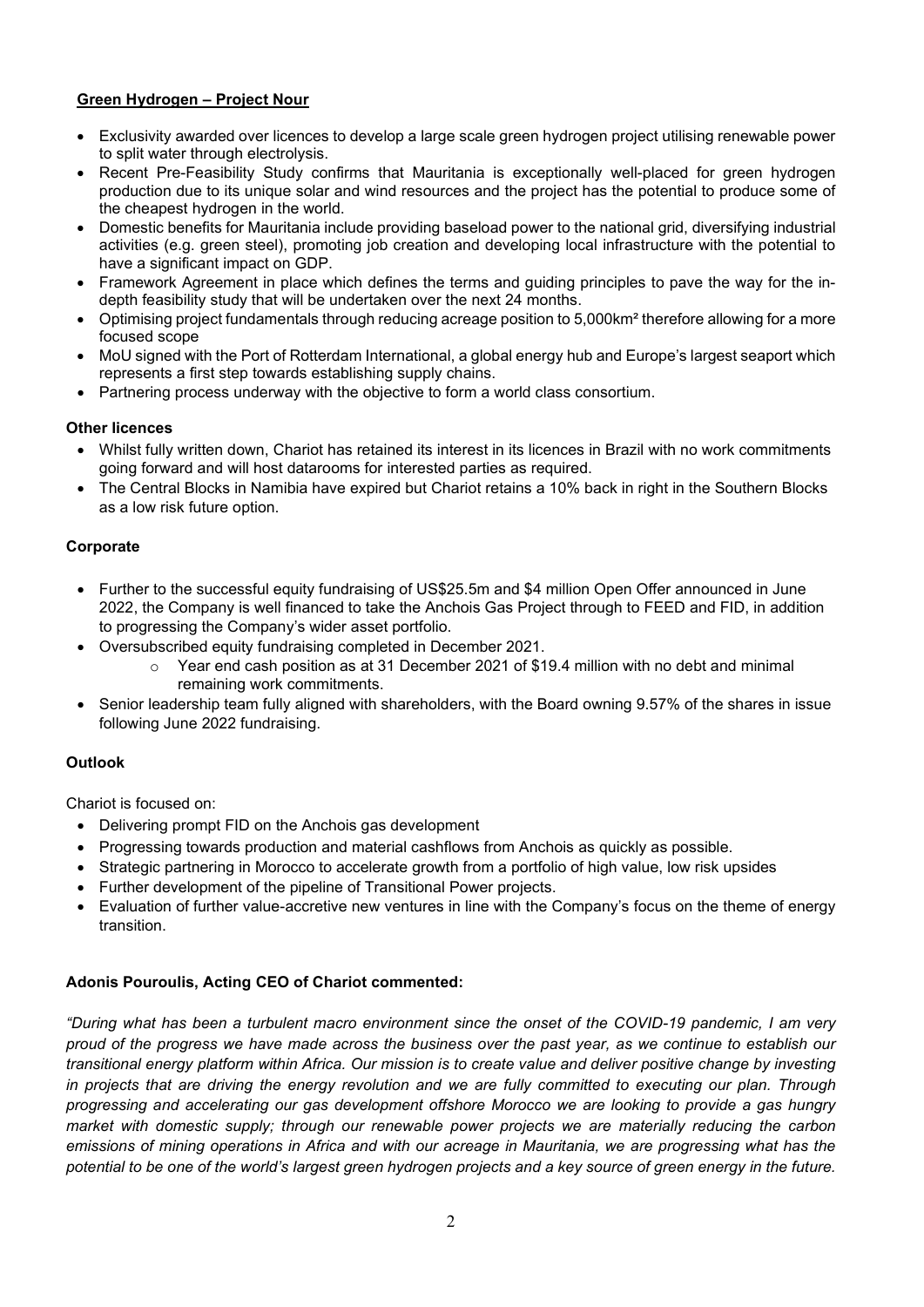*As a nimble and entrepreneurial team, we will also continue to leverage our network and utilise our expertise to seek out new ventures where we can play a key role and that fit within our ethos and strategy. We are excited about the potential that sits within our current portfolio, as well as opportunities that the future holds. We look forward to our ongoing progression and evolution as a company and we thank our shareholders for their ongoing support."* 

| <b>Enquiries:</b><br><b>Chariot Limited</b><br>Adonis Pouroulis, Acting CEO<br>Julian Maurice-Williams, CFO | +44 (0) 20 7318 0450 |
|-------------------------------------------------------------------------------------------------------------|----------------------|
| <b>Cenkos Securities PIc (Nomad and Joint Broker)</b><br>Derrick Lee, Adam Rae (Corporate Finance)          | +44 (0) 20 7397 8900 |
| Peel Hunt LLP (Joint Broker)<br>Richard Crichton, David McKeown                                             | +44 (0) 20 7894 7000 |
| <b>Celicourt Communications (Financial PR)</b><br>Mark Antelme, Jimmy Lea                                   | +44 (0) 20 8434 2754 |

# **About Chariot**

Chariot is an African focused transitional energy group with two business streams, Transitional Gas and Transitional Power.

Chariot Transitional Gas is focussed on a high value, low risk gas development project offshore Morocco with strong ESG credentials in a fast-growing emerging economy with a clear route to early monetisation, delivery of free cashflow and material exploration upside. Chariot Transitional Power, looking to transform the energy market for mining operations in Africa, providing a giant largely untapped market with cleaner, sustainable, and more reliable power.

Chariot is also partnering with the Government of Mauritania on the potential development of a 10GW green hydrogen project, Project Nour. The ordinary shares of Chariot Limited are admitted to trading on the AIM under the symbol 'CHAR'.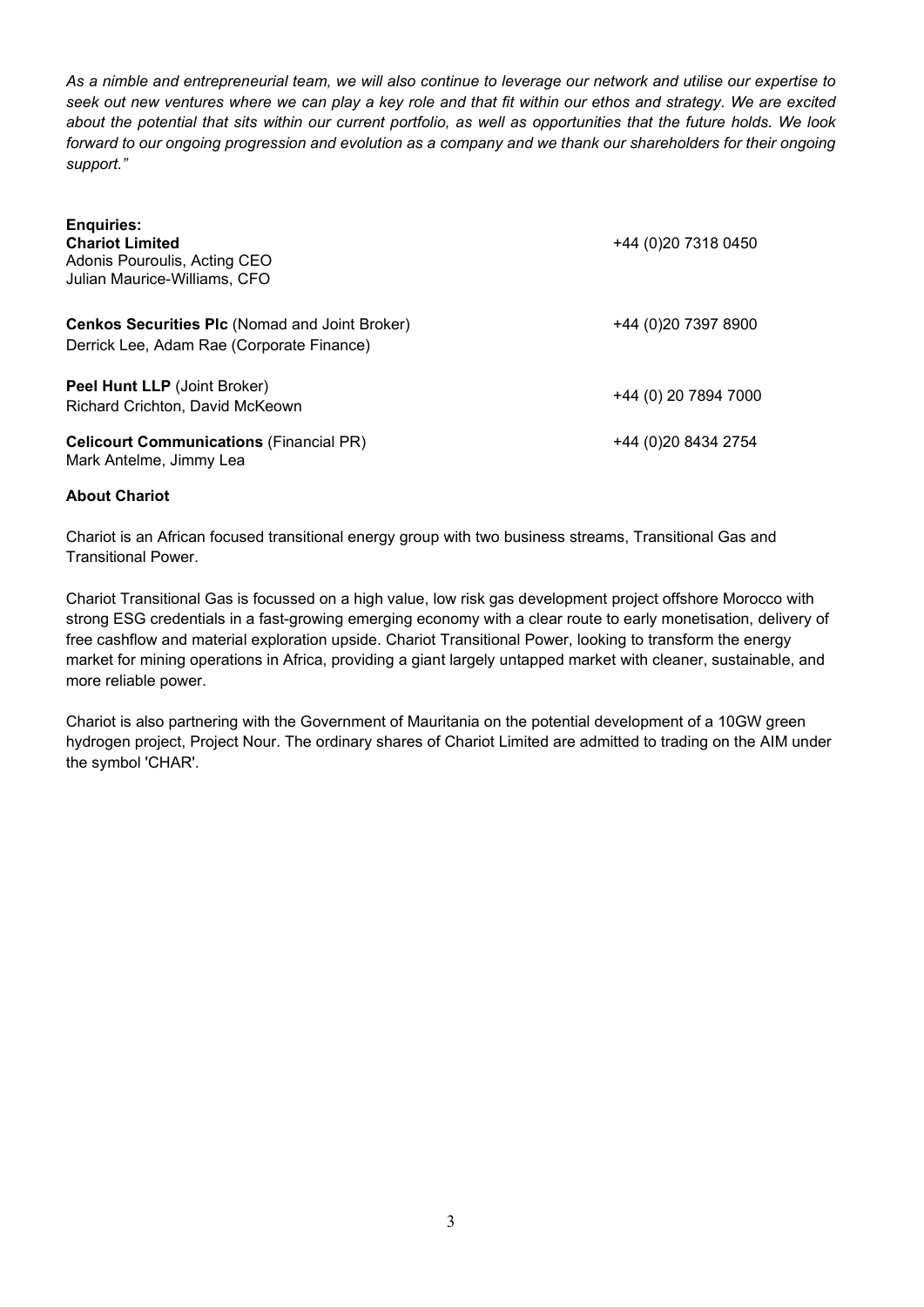# **CHAIRMAN'S STATEMENT**

# **Chariot's Transition**

Chariot's mission is to play a leading role in supporting the energy transition and since 2020, our focus has been to increase our project exposure across this sector. We have made significant strides over the past 12-18 months and so have progressed our own transition - moving from high risk oil exploration to a broad portfolio of transitional energy projects that have the potential to be both transformational for the company and deliver near-term value for all our stakeholders.

We have substantially expanded our remit and selection of energy projects. Within our Transitional Gas business, while maintaining our exploration vision, we are primarily focused on the development of a material offshore gas discovery in Morocco and are currently engaging front end engineering design ("FEED") to achieve final investment decision ("FID") as quickly as possible. Within our Transitional Power business we have recently signed up two new multi megawatt renewable energy projects in South Africa and Zambia in partnership with Total Eren, one of which is the largest private sector renewable development project on the continent to date. The pipeline is targeting over 1 GW of traditional renewable projects by year end and is augmented by the maturation of Project Nour in Mauritania, a green hydrogen development with world class potential.

# *A diversified but thematic portfolio*

While our portfolio is diversified both in scale and resource base, our assets are linked through the themes that underpin our investment philosophy focused on the energy transition. In addition, all of our projects are scalable, demonstrably positive for all stakeholders, and at the same time focus on generating material returns for our investors.

### *Access to energy*

Access to energy is a universal need, a core pillar of the global economy, and something which benefits the pan African population. Our projects are aligned with helping host economies to achieve their growth and decarbonisation targets. This is a central tenet for Chariot, behind our remit to take large-scale and first-mover positions in projects that support the energy transition and can materially contribute to the energy mix. Our assets straddle the spectrum with natural gas, renewable power and green hydrogen interests and all have the potential to provide much needed and valuable sources of energy supply.

# *Focused on projects that are highly scalable*

All our assets are scalable and have significant upside potential. The Anchois development hub has a pre-drill resource of 2 TCF, the recent appraisal drilling has derisked a number of large resource prospects within the wider Lixus licence outlining the potential for multiple TCF volumes. Within the acreage surrounding Lixus in the Rissana licence, we have additional running room with additional giant prospective resources. For our Transitional Power business, the scale of the Sub Saharan mining sector is both vast and untapped with the power requirement estimated by the World Bank to be over 20GW in 2020. Last year our target was to secure a pipeline of power supply projects of 500MW however, we have now doubled our scope and target reaching 1GW by the end of 2022. The hydrogen market is already becoming a key component of the energy transition with Goldman Sachs estimating a €10 trillion market by 2050. While still nascent, we believe hydrogen will be a foundational energy source of the future and are progressing our initial project in Mauritania that has the potential to produce 10GW by 2030.

# *Sustainable energy – helping to meet carbon emission targets*

Morocco has ambitious sustainable development targets, currently aiming for a 45.5% reduction in their greenhouse gas emissions by 2030, as part of their contribution to the Paris Agreement. At the same time, Morocco's growing economy and increasing demand for energy is currently supplied by energy imports and coal. The domestic supply of gas from Chariot's Anchois project can help provide baseload requirements and could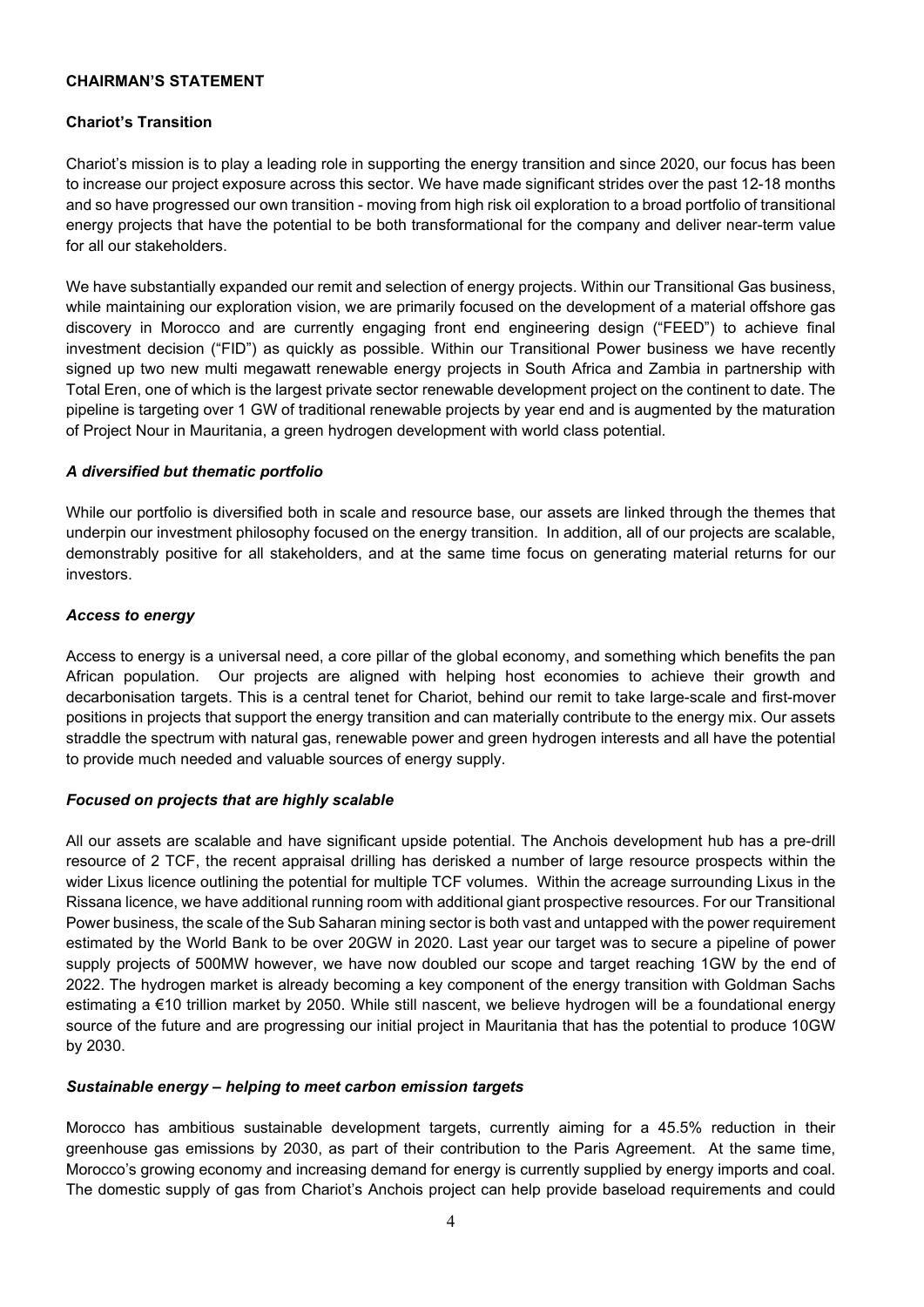therefore be an important contributor to rebalancing Morocco's energy mix and assist in reducing Moroccan emissions going forward.

Mining companies are increasingly focused on reducing their carbon outputs and have also set out key targets in this regard. Implementing long term cleaner energy solutions is now high on operational ESG agendas across the sector. Through partnering with Chariot and Total Eren to build, finance and operate their energy solutions, these companies are provided with a renewable, measurable supply to help enable them to meet their goals.

Green hydrogen also has the potential to supplement and replace traditional fossil fuels in both power generation and manufacturing processes, leading to a significant reduction in associated emissions of greenhouse gases. Hydrogen also has the potential to stimulate the development of greener primary industry (such as green steel and green ammonia production) and can lead to significant, positive long term impacts for Mauritania as well as the entire global energy transition.

### *Energy security*

Energy security has become a key topic within the current geopolitical backdrop. The Anchois gas project is expected to provide a reliable domestic supply which would bolster Morocco's self-sufficiency and drive further development of its energy related infrastructure. Chariot's renewable power projects build bespoke onsite solutions for mining companies, often sited in locations well away from power grids. Accessing wind and solar power for use directly on the mine sites removes the dependence on and need for transportation of carbon heavy fuel to remote destinations. The development of Project Nour's green hydrogen will provide baseload power to Mauritania's national grid as well as opening broader development possibilities. Future demand is also growing as result, as evidenced by the European Commission recently quadrupling its 2030 hydrogen target to 75GW by 2030, half of which will be imported.

### *Outlook*

Chariot's business plan is indicative of our commitment to being a significant and successful part of the energy transition and we are proud of our positioning within this dynamic and critical sector. We remain ambitious with our plans to expand and build on our achievements to date as we continue to evaluate new ventures that fit within our strategy. As ever, we are grateful to our investors, partners, and the local communities we are involved in, for their support during what was a significant period of change and growth for us as a business. We look forward to providing further updates on our exciting pipeline of projects over the remainder of 2022 and beyond.

**George Canjar Chairman 21 June 2022**

# **Chief Executive Officer's Review**

#### **The Energy Transition**

Transitional energy is fundamental to the global movement towards a carbon neutral world. The adoption of cleaner, sustainable energy is an integral part of achieving net zero goals and this transition needs to facilitate positive change by reducing emissions whilst enabling growth and development. This also goes hand in hand with another important global objective, of providing access to electricity to all.

We are an African focused transitional energy company. To deliver on our business strategy, we need to find solutions that are suitable for purpose within the context of Africa's development needs both now and over the longer term, within the framework of overarching climate goals, and importantly driving the energy transition utilising the continent's natural resources in a fair and inclusive way.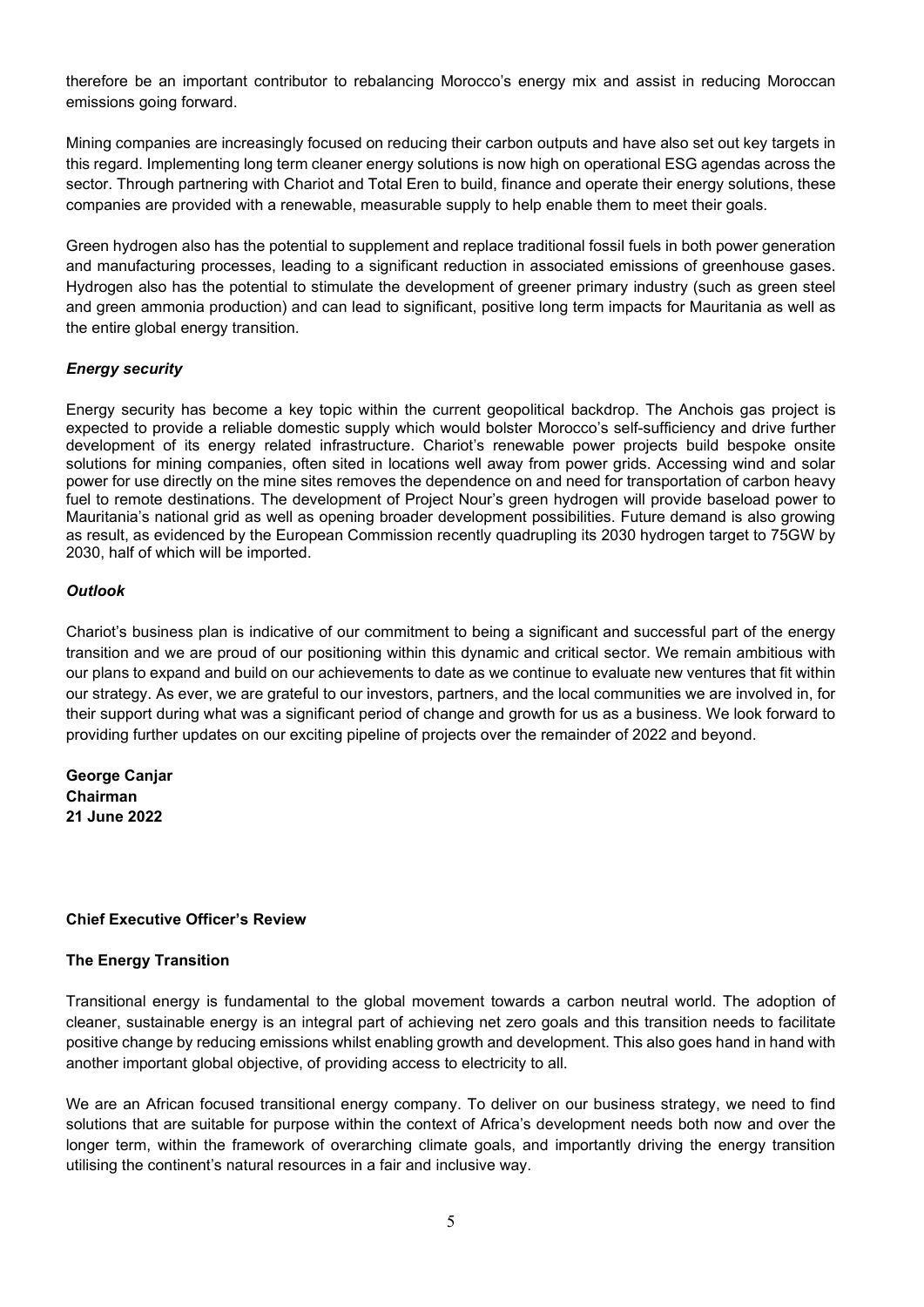# **The opportunities within the African energy gap**

Currently there are over 600 million people without access to electricity in Africa, and the population is expected to roughly double from around 1.25 billion to approximately 2.5 billion people in the next 25 years. This establishes a sizeable and growing market but highlights the stark inequality of those with and without and, as history has shown, one of the first pillars of alleviating poverty is to provide affordable power. Every effort can be aligned to reducing Africa's carbon footprint but within the continent it is simply impracticable to eradicate emissions entirely at this point in time. It is also clear that a wide range of energy sources are needed to enable development and ensure accessibility for all. Looking to address this energy gap is a real opportunity however, and we are focused on rebalancing the energy mix for two reasons – both to meet the development needs of growing populations, but importantly through doing this, help to accelerate the transition of Africa's economy towards carbon neutrality and ability to access cleaner and greener technologies.

Crucially, further adoption of transitional energy sources should be aligned with an individual country's ambitions to ensure that each country's resources help meet the needs of its people and industries in a long term, sustainable way. Through identifying and developing their resource wealth alongside them we can facilitate affordable, sustainable energy supplies that can enrich the lives of many, deliver wide ranging tangible positive impacts and create value for all stakeholders.

It will take time and significant investment to bridge this energy gap but this is exactly what Chariot is about and we are focused on this through our Transitional Gas and Power businesses.

# **Transitional Gas:**

Our significant Anchois gas discovery offshore Morocco took the headlines of our successful drilling campaign announced in Q1 2022, but to have completed this drilling programme on time, safely and within budget working around the constraints of Covid which impacted travel and supply chains at the time was a notable achievement. Our management team and contractors worked tirelessly on the planning and execution of these activities and I would like to once again extend my thanks to all involved.

The results of the drilling programme exceeded our expectations, encountering all appraisal and exploration targets, confirming the presence of consistent, excellent quality dry gas and enabled Chariot to report a material upgrade of the net gas pay estimates. Due to the nature of the gas, the project lends itself to a simple development, using conventional technology and the campaign also served to substantially de-risk other targets within the Lixus licence. We will be announcing independent third party validation of Anchois resources through a CPR shortly.

In February 2022, we also captured further upside through the signing of the Rissana licence which surrounds Lixus and has giant potential due to the gas plays that extend into this acreage. We are also very pleased to have signed an MoU with a leading international energy group on gas offtake and partnering.

We are now focused on bringing the Anchois gas project online as quickly as possible and we have appointed Societe Generale to take the lead on project financing. We successfully raised US\$25.5m via an oversubscribed Placing and \$4m via an Open Offer post period and we are fast-tracking the engineering and design of the Anchois development together with Subsea Integration Alliance to reach FID as quickly as possible so we can start to generate the material cashflows that we expect from the project.

# **Transitional Power**

# **Providing Renewable Power in Africa**

It has been a pleasure to work with Total Eren, a leading player in the renewable energy industry since we acquired the AEMP team in 2021. We were pleased to further strengthen our relationship, by extending our partnership terms for a further three years with an option for an additional two thereafter. We are also now able to invest up to 49% in each new project and were delighted to secure new partnerships with Tharisa and First Quantum in the first half of this year to develop substantial hybrid power sites for their operations in South Africa and Zambia. Our focus is to deliver reliable, low cost power solutions that have a wide range of positive ESG impacts for both the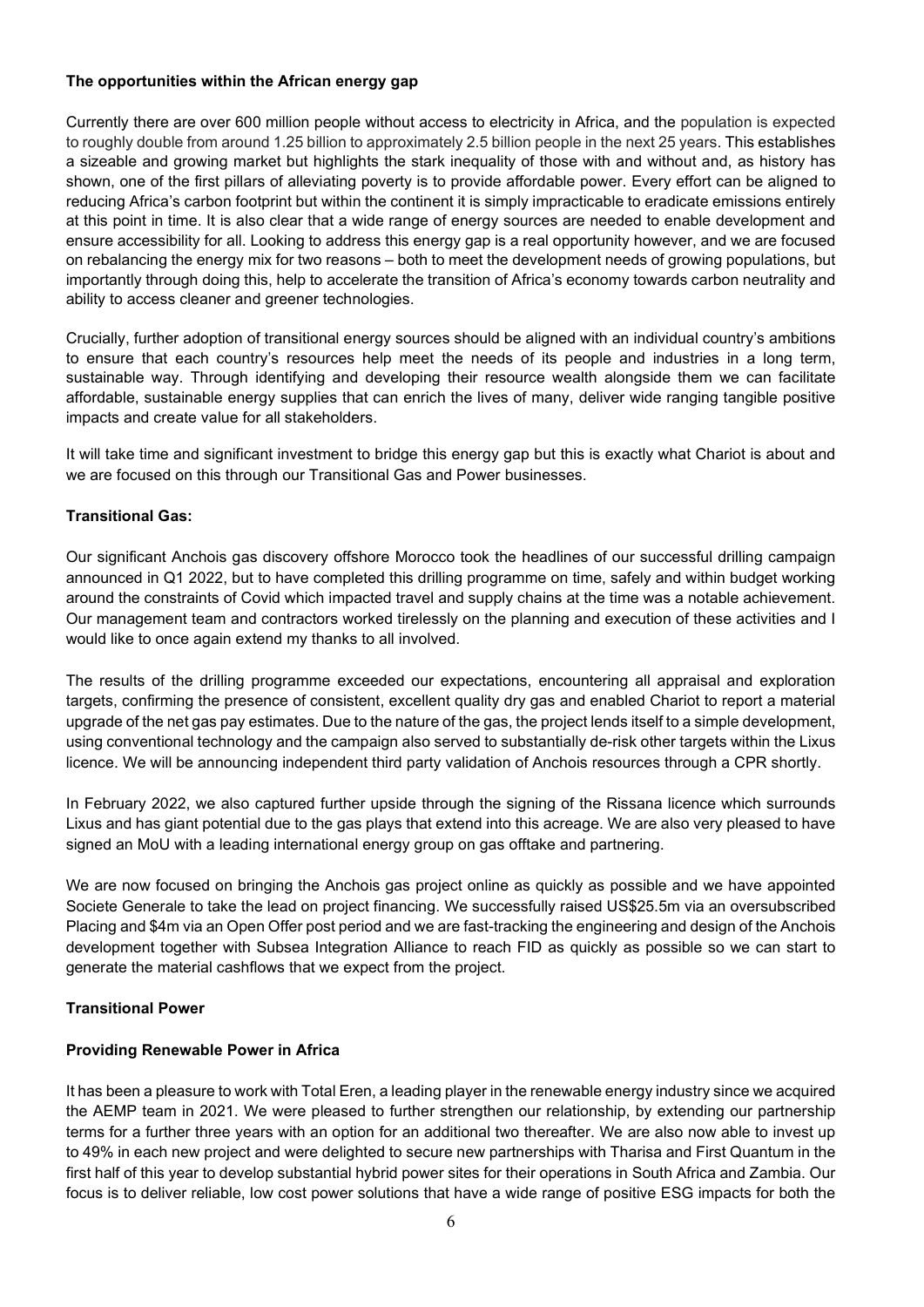companies and the communities in which they operate. Operations from the 15MW solar power plant at the Essakane mine in Burkina Faso, in which we hold a 10% equity stake, continue to generate a number of measurable impacts, including saving 6 million litres of fuel and a reduction of 18,500 in CO<sub>2</sub> emissions per year which exemplifies the proof of concept and underlines the benefits that can be realised from such projects. Tapping into these natural resources and attracting this renewable focused investment is beneficial for the countries as well as playing a positive part of a company's ESG remit. We are currently looking at strategic partnering within the Transitional Power business to provide equity finance directly into these projects and alongside Total Eren we are looking at other renewable energy projects across the continent.

# **Green Hydrogen – a strategic priority**

We are delighted to have secured a strategic position in Mauritania and we now have a foothold in what we believe will be the next frontier for the energy sector. Our acreage is in a prime location for both wind and solar power and we believe we have obtained a critical first mover advantage in Africa. Mauritania is exceptionally well placed for green hydrogen production which requires four key characteristics; wind power, solar radiation, land and water. Mauritania has these in abundance and the scale of this combination is relatively rare across the globe. As a result, Project Nour has the potential to become one of largest and lowest cost producers of green hydrogen in the world. This was recently confirmed by our Pre-Feasibility Study and a Framework Agreement is now in place which provides a roadmap for the next phases of development. As part of the Framework Agreement, we have optimised our positioning for the project and reduced our acreage position to 5,000km² to enable us to focus our efforts, whilst retaining the potential for 10GW output capacity. We are currently in discussions with interested parties with a view to forming a world class consortium to take this project forward. The range of potential benefits for Mauritania and the region as a whole are extensive and we are delighted to be partnering with the Government of Mauritania on this project. We thank the Government of Mauritania for their continued collaboration and cooperation on Project Nour.

### **Positive impacts**

Another element of the energy transition story is mitigating and developing resilience to the impacts and challenges of climate change and investment into the projects that can deliver significant benefits in this regard. Accessing and sharing power can help to protect against shortages of water and power supply and Zambia is a great example with First Quantum's project representing a natural fit with Zambia's hydropower resource seasonality. This is also true of the complementary wind and solar resources in Mauritania, which generate power around the clock, with solar produced during the day and wind mainly at night. Across all our projects there are common attributes of the energy that we look to supply - reliable, affordable sources of power that can help reduce carbon footprints and also enable diversification of wider industrial activities and downstream development.

Whilst our projects will produce valuable power for domestic use, there is also direct access to export markets to generate further revenues. With a direct pipeline into Spain from Morocco and access to markets from Mauritania through the Port of Rotterdam supply chains are already being established, which is a key benefit to the projects locations in the vicinity of Europe, as well as having access to the wider African continent. A feature of transitional power projects is the potential for local communities to benefit from surplus supply from the mine sites and also potentially inherit the assets at the end of life of mine.

Chariot's projects can help our partners and mining companies meet their responsibility objectives. For Governments, these projects could have a significant impact on accelerating growth and GDP and for shareholders – with whom we are aligned having supported recent fundraisings – all these positive impacts have the potential to drive significant value creation.

As our business develops, we are committed to continually improving our approach and actively managing and looking to mitigate our ESG risks and impacts. We adopt the IFC Performance Standards, the Equator Principles and the applicable UN Sustainable Development Goals as guiding principles across our business and we will continue to strive to achieve best practice throughout our operations.

# **Conclusion**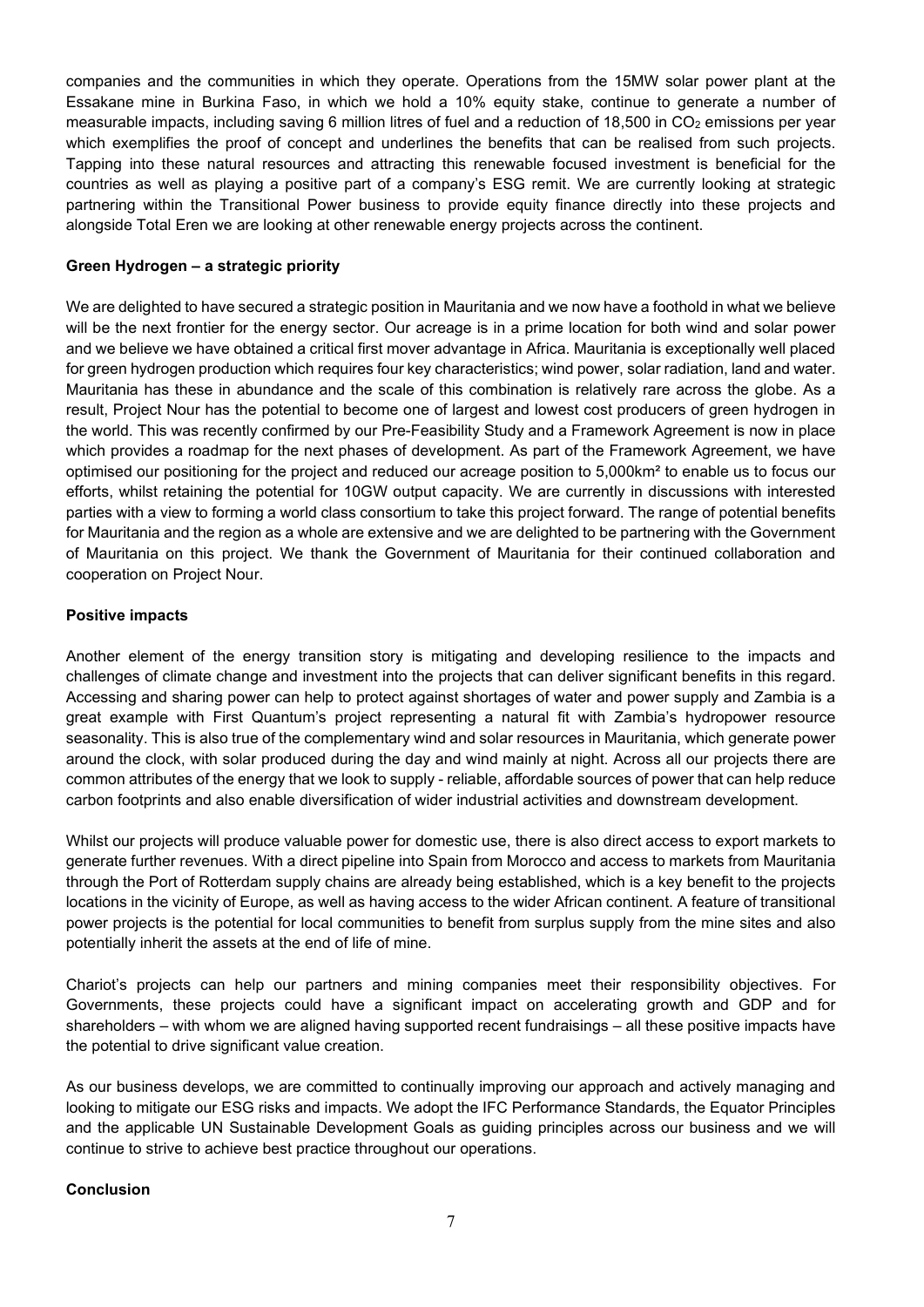I would like to take this opportunity to thank both ONYHM in Morocco, the Government of Mauritania and all our valued partners, including the Ministries in Namibia and Brazil, for their ongoing support and collaboration, the Chariot Board and our team for their dedication, commitment and enthusiasm and our shareholders for their ongoing support.

Our mission is to create value and deliver positive change through investment in projects that are driving the energy revolution and we are fully committed to executing this. As a nimble and entrepreneurial company, we will continue to leverage our network and utilise our expertise to seek out new ventures where we can play a key role and that fit within our ethos and strategy. We are excited about the potential that sits within our current portfolio, as well as opportunities that the future holds. We look forward to our ongoing progression and evolution.

Adonis Pouroulis Chief Executive Officer 21 June 2022

### **Chief Financial Officer's Review**

### **Funding and Liquidity as at 31 December 2021**

The Group entered 2022 with cash of US\$19.4 million as at 31 December 2021 (31 December 2020: US\$3.7 million) and no debt. The proceeds of US\$5 million raised from the issue of underwriting shares to Magna Capital LDA in the post-period, as well as the equity fundraising completed in June 2022 of US\$29.5 million means the Group is well capitalised to execute the next phase of its strategy to both monetise the high value Anchois gas development project and progress its highly scalable Transitional Power stream and early stage green hydrogen project.

An extensive cost reduction programme in 2020 provided Chariot with a lower cost base and leaner foundation whilst still retaining operational capability. This leaner foundation has been built upon throughout 2021 as the Company has grown its presence in Morocco and acquired a renewables business.

During 2021, the Group invested c.US\$12 million into the business through its successful appraisal and exploration drilling campaign in Morocco, acquisition of the AEMP business and administration activities (31 December 2020: c.US\$6 million).

As at 31 December 2021, US\$5.4 million of the Group's cash balances were held as security against licence work commitments. The increase from US\$0.5 million at 31 December 2020 was due to an increase in Moroccan bank guarantees.

#### **Financial Performance – Year Ended 31 December 2021**

The Group's loss after tax for the year to 31 December 2021 was US\$7.0 million, a decrease of US\$63.6 million on the US\$70.6 million loss incurred for the year ended 31 December 2020 which was driven by an impairment charge of US\$66.7 million recorded against the full book value of Namibian and Brazilian exploration assets. This equates to a loss per share of US\$(0.01) compared to a loss per share of US\$(0.19) in 2020.

The share-based payments charge of US\$0.8 million for the year ended 31 December 2021 was US\$0.6 million higher than the US\$0.2 million in the previous year due mostly to the granting of employee and Directors' deferred share awards in the current year.

Other administrative expenses of US\$5.7 million for the year ended 31 December 2021 are higher than the previous years' US\$3.7 million driven mainly by business development projects and acquisition costs as the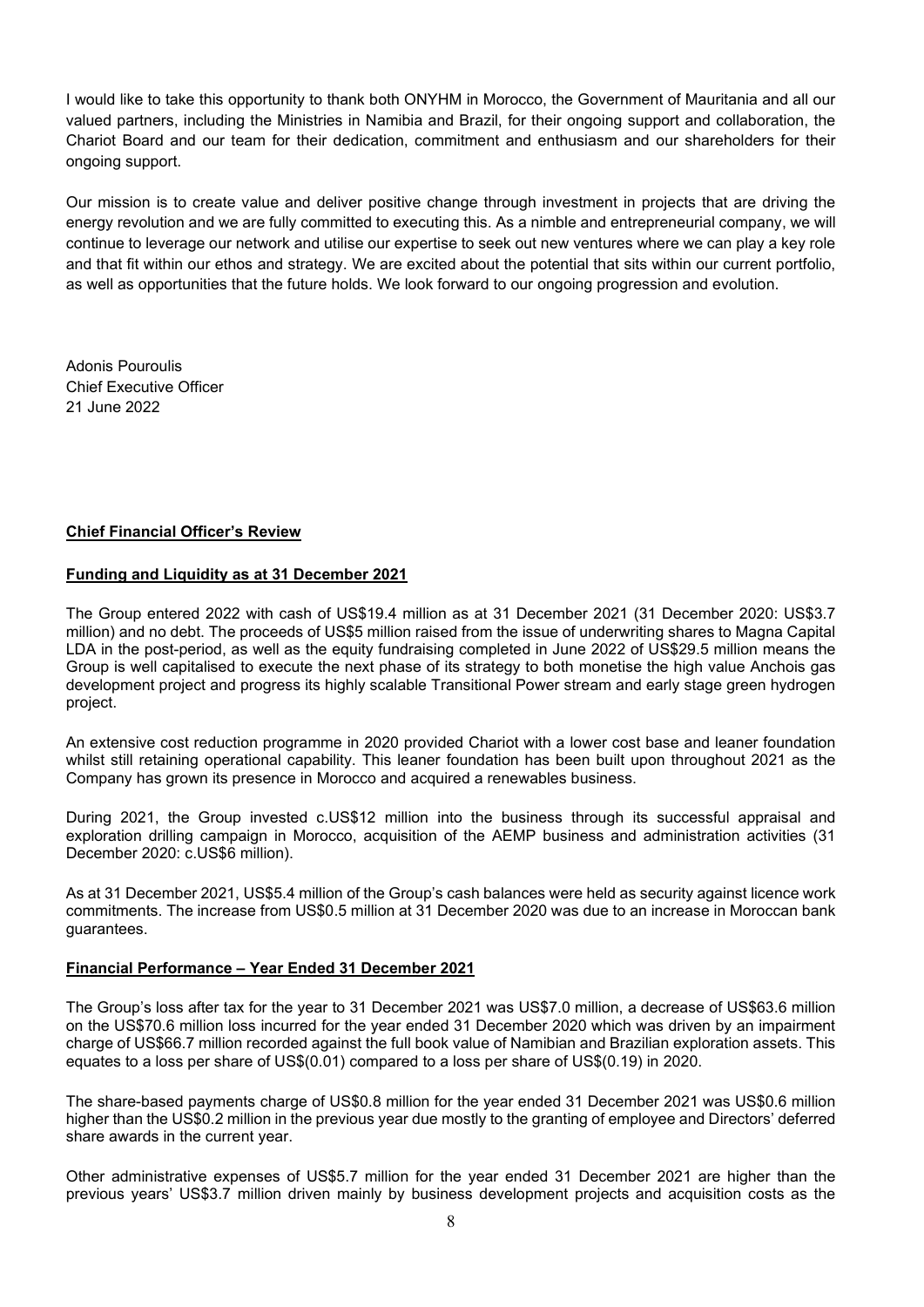Company looked to expand its Transitional Gas and Transitional Power business units, combined with costs of pre-feasibility studies expensed on the green hydrogen project.

Finance expenses of \$0.5 million (31 December 2020: income of US\$0.5 million) relates to the holding of cash balances in Sterling to meet administrative expenses in the current year, resulting in higher foreign exchange losses, inclusive of US\$0.1 million (31 December 2020: US\$0.1 million) unwinding of the discount on the lease liability under IFRS 16.

### **Exploration and Evaluation Assets as at 31 December 2021**

Having impaired the non-core exploration activities in Namibia and Brazil in 2020, the increase in carrying value of the Group's exploration and evaluation assets in 2021 relates entirely to the Morocco geographic area reflecting US\$18.9 million invested in the successful appraisal and exploration drilling of Anchois and other licence costs which were capitalised.

### **Business acquisition – AEMP**

In June 2021 the Company completed the acquisition of the business of Africa Energy Management Platform ("AEMP") which has been accounted for as an acquisition of a business under IFRS 3. Accordingly, at acquisition the total identifiable assets and liabilities assumed were US\$0.5 million, the majority of which was attributable to the 10% project equity held in the operational Essakane power project. The balance of the consideration of US\$0.4 million at the time of acquisition was allocated to goodwill. No impairment of the investment in power projects or goodwill was identified in the period from acquisition to 31 December 2021.

The total consideration payable was US\$0.9 million, of which US\$0.1million was paid in cash, US\$0.7million in new ordinary shares issued and US\$0.1 million as deferred consideration payable in equity (shares to be issued reserve). Further contingent payments relating to the acquisition will be recognised as share based payments and a charge of US\$0.1 million has been included in the period to 31 December 2021.

Post the year end two Memorandum of Understandings ("MoUs") were announced indicating the value that is already being generated from the acquisition, with a 40MW solar project to sell solar power to the Tharisa mine in South Africa and a 430MW project to sell low carbon energy to First Quantum Minerals' mining operations in Zambia. Both projects are large scale, early stage and are in partnership with Total Eren, with no commitments in the near term.

### **Other Assets and Liabilities as at 31 December 2021**

In 2021, wellheads and casing valued at a total of US\$1.2 million were held in inventory relating to the Anchois drilling campaign in Morocco, as compared with Nil at the end of 2020, when inventory disposed of for scrap value had resulted in a charge of US\$0.5 million to the income statement.

As at 31 December 2021, the Group's net balance of current trade and other receivables and current trade and other payables shows a net current liability position of US\$14.2 million (31 December 2020: US\$0.2 million) with the increase due primarily to outstanding payables for the Moroccan drilling campaign.

Under IFRS 16 the Group has recognised a depreciating right-of use asset of US\$0.3 million (31 December 2020: US\$0.7 million) and a corresponding lease liability based on discounted cashflows of US\$0.4 million (31 December 2020: US\$0.8 million), with the reductions resulting from depreciation and rental commitments paid that are partially offset by unwinding of the discount on the lease liability.

#### **Outlook**

The recent announcement of Societe Generale being appointed to lead debt financing of the Anchois gas project in Morocco demonstrates the project's bankable economic fundamentals. We are pleased to be part of the solution to Morocco's domestic energy needs and a part of the wider European supply.

The fundraise completed in June 2022 of US\$29.5 million means Chariot is funded to accelerate the FEED programme to FID,and fast-track to cashflows from production into the gas hungry Moroccan and European markets. There is much hard work ahead as we enter into the next phases of the project including negotiations on gas sales and project finance but we move forward encouraged and emboldened by a highly successful drilling result which has potentially opened up a new gas basin and a much larger resource base than pre-drill estimates had planned for. We are equally enthused by the progress being made in the Transitional Power business as two world class projects have already been announced in early 2022 which demonstrate the bank of projects in the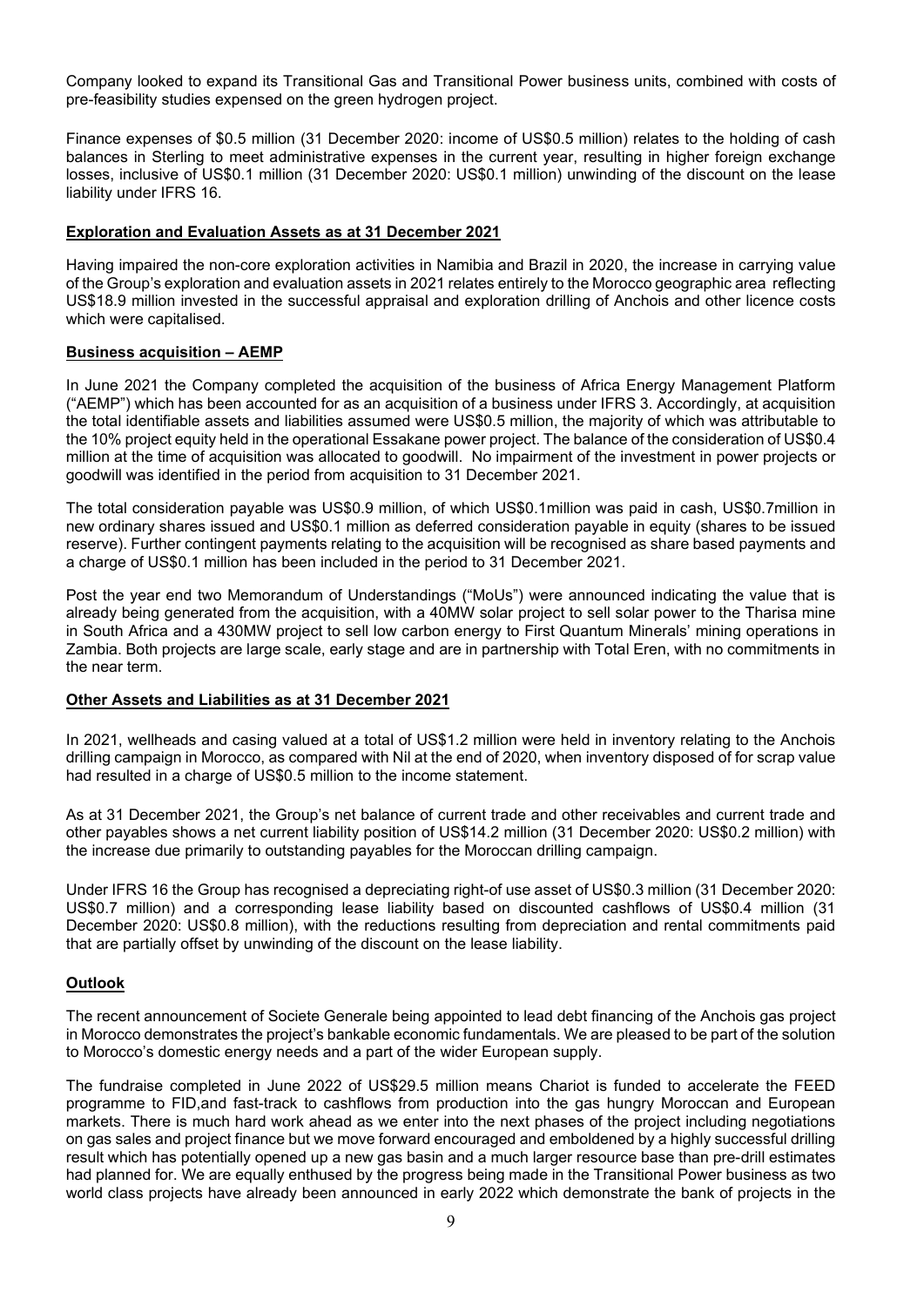pipeline being accelerated in partnership with Total Eren. We will also look to strategically partner at the subsidiary level within the Transitional Power business.

**Julian Maurice-Williams Chief Financial Officer 21 June 2022** 

# **Technical Director's Review of Operations**

# **Transitional Gas**

### **Overview:**

Chariot has operated upstream projects in Morocco since 2013, with the current portfolio now comprising the Lixus Offshore and Rissana Offshore licences.

Lixus Offshore was awarded in 2019, secured after our team re-assessed the commercial potential of the onblock Anchois gas discovery (made in 2009) and identified a low-risk follow-on portfolio in the same play system. Following the reprocessing and reinterpretation of 3D seismic data, Anchois was estimated to contain 361 Bcf of 2C Contingent Resources, by independent assessment from NSAI in 2020. With 75% working interest (operator), Chariot works alongside partners Office National des Hydrocarbures et des Mines ("ONHYM"), who hold a 25% carried interest in the 1,794km² area licence block.

The Anchois-2 appraisal and exploration drilling campaign was successfully completed in January 2022 with operations being conducted by the Chariot team, safely, on time and on budget. The well encountered the previously discovered A & B gas sands, confirming the extension of the gas bearing intervals, and identified new gas-bearing reservoirs in the lower B sands and also in the C, M and O sands exploration objectives.

In 2022, Chariot was awarded the Rissana Offshore licence (as operator with 75% interest, ONHYM 25%), an extensive licence area of ~8,500km², fully encompassing the maritime borders of Lixus, thereby capturing the upside potential of the proven gas bearing tertiary fairways at Anchois, as well as providing exciting new play opportunities.

# **Anchois Drilling Results:**

An appraisal campaign was initiated on the Anchois gas field in December 2021, led by Chariot's Group Drilling Manager David Brecknock and a highly experienced team including many personnel from our previous drilling campaign in Namibia in 2018. This campaign comprised a new appraisal and exploration well, Anchois-2, with additional plans to assess the potential of the original Anchois-1 discovery well to be a producer in any subsequent development of the field.

The Anchois-2 well was drilled to a Total Depth (TD) of 2,512m by the Stena Don semi-submersible drilling rig in 381m of water. Following a comprehensive pre-campaign design and planning phase, the drilling operations were completed in 31 days, which is approximately half the time of the original discovery well. Of particular importance was the drilling efficiency, which allowed all the reservoir objectives to be drilled in a single hole section, with TD reached in 17 days from the rig arriving on location, permitting a single comprehensive wireline evaluation programme across all reservoir zones. The operations were conducted on time and on budget, during heavy travel restrictions due to the Covid pandemic, including the emergence of the Omicron variant, demonstrating the nimbleness and exemplary contingency planning from the team.

In the appraisal objectives, the well successfully encountered the A and B gas sands, discovered in the original Anchois-1 well. This demonstrated the extension of these accumulations and permitted recovery of important subsurface data missing from the original well, such as reservoir pressures and gas samples from the A sand interval, considering the well was not optimised for an evaluation of that interval. Within the primary objective, the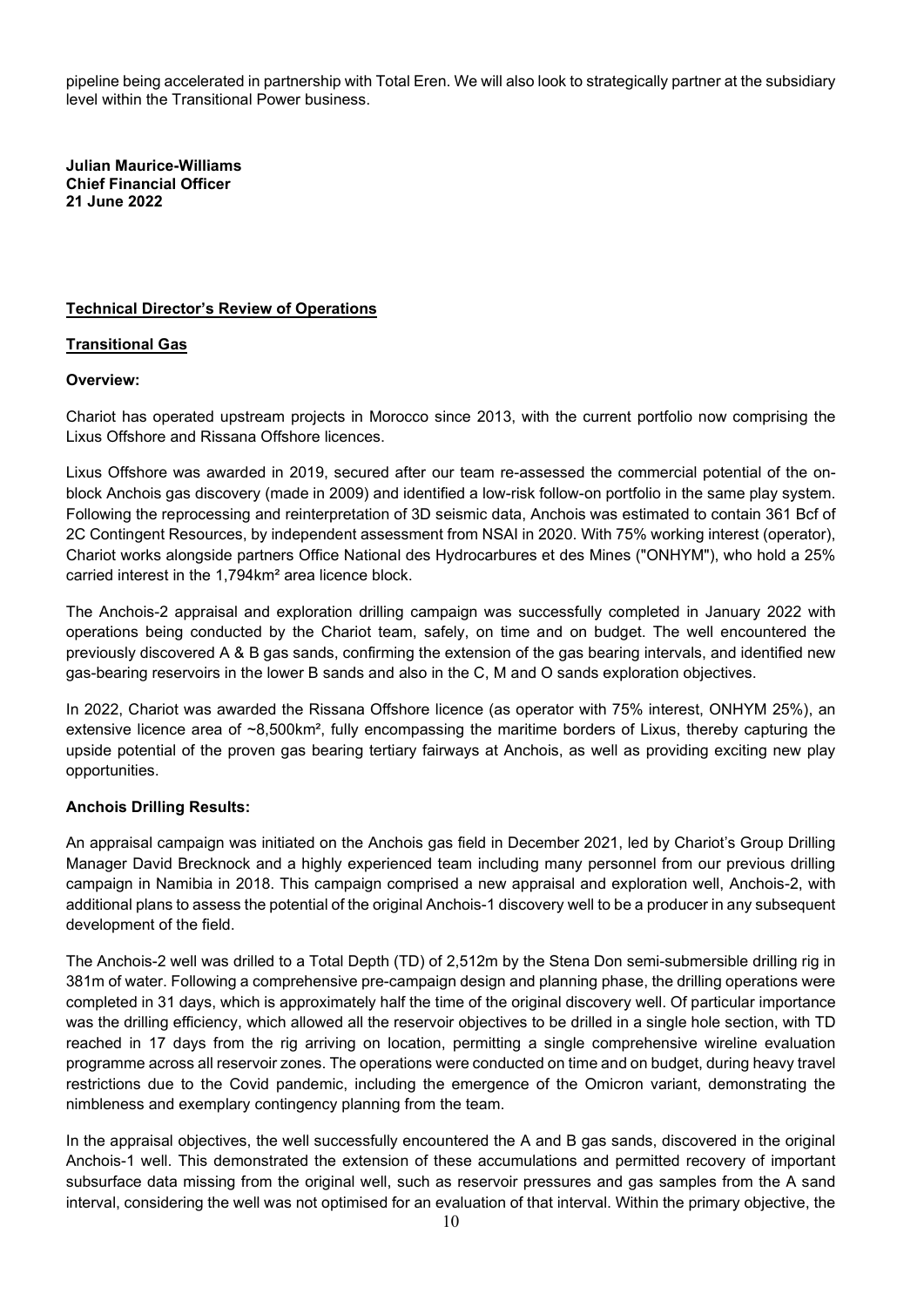B gas sands, a new "lower B sand" reservoir was encountered, with a deeper gas-water contact (GWC) than seen in the original well. Porosity and permeability confirmed good reservoir quality, consistent with Anchois-1, with over 55 m of net gas pay identified in the Anchois-2 B sands from subsurface data, comparing favourably to the original well which had 33 m of net gas pay in the B sands.

In the exploration objectives, the well successfully identified new discoveries in the C, M and O gas sands. Of these, the C and M sands were the primary pre-drill targets at this location and related to thin gas pays and waterbearing sands in the Anchois-1 well, respectively. Chariot's interpretation of the reprocessed seismic data identified locations within the Anchois structure where the seismic attributes suggested that reservoir quality improved in the C sands and that the M sands could be gas-bearing in an up-dip location. These reservoirs were found to be entirely gas-bearing and thicker than pre-drill expectations. Drilling continued into the O sands, largely as a stratigraphic test to confirm the presence of reservoir since this location was not optimised to test a specific closure. However, gas-bearing reservoir zones were encountered, above a thick section of good porosity, waterbearing reservoir, which continued to TD.

Data acquired from subsurface electrical logging underpins our understanding of the reservoir and fluid properties. A comprehensive evaluation of the well was undertaken through wireline logging, subsurface formation testing, including reservoir pressures and gas sampling, sidewall cores, and well bore seismic profiles. The data acquired from the well were analysed through a post-drilling evaluation programme, resulting in a total calculated net gas pay of approximately 150m, compared to 55m in the original Anchois-1 discovery well. Additionally, the gas sampled within the seven gas-bearing zones were found to be of high quality, with a consistent composition throughout the well, with >96% methane (dry gas) and without problematic impurities such as hydrogen sulphide or carbon dioxide.

Anchois-2 was suspended for potential future re-entry and completion as a production well in the development of the field. Subsequent to the Anchois-2 operations, the Anchois-1 gas discovery well integrity was assessed also left suspended for future potential re-entry as a producer.

# **Development Plan:**

As part of the initial exploration period work commitments on Lixus, and in anticipation of the appraisal drilling campaign, Chariot performed pre-FEED studies on a development of the Anchois field with Xodus in 2020. This work validated the subsea-to-shore development concept for the Anchois gas field and was used to estimate development costs and schedule to support the economic viability of the project. In early 2021, Chariot entered into a Collaboration Agreement with the Subsea Integration Alliance (SIA), a non-incorporated alliance of leading gas development contractors, with the aim of the SIA and Schlumberger supplying front-end engineering and design (FEED); engineering, procurement and construction (EPC); and operations and maintenance (O&M) for the Anchois development project. These activities laid the foundations for the opportunity of a fast-track development programme, prior to success at Anchois-2.

Following the drilling campaign, Chariot is now focussed on progressing with a development plan for the Anchois gas resources, including both the original gas sands and potentially also the newly-discovered reservoirs, considering that the consistent high quality gas composition would allow all reservoirs to be developed through the same infrastructure. This plan considers an initial development with two or more subsea producers tied to an onshore Central Processing Facility ('CPF') with a capacity to process 70 mmscfd. An onshore pipeline would connect the CPF to the existing Maghreb-Europe gas pipeline, giving access to both Moroccan domestic markets and export routes into Spain.

Activity for the remainder of 2022 will include FEED engineering on all aspects of the development, including drilling and completion, subsea production systems, offshore flowline and umbilical, onshore gas processing plant and the onshore export pipeline. One of the benefits of working with the SIA is the ability to utilise standardised equipment and to shorten cost and timing uncertainty associated to engineering and procurement activities.

# **Gas Commercialisation:**

In Morocco, alongside a growing renewable power programme, imported fossil fuels dominate and the country relies on imports for over 90% of its primary energy needs. The Maghreb-Europe Pipeline ("GME") was a key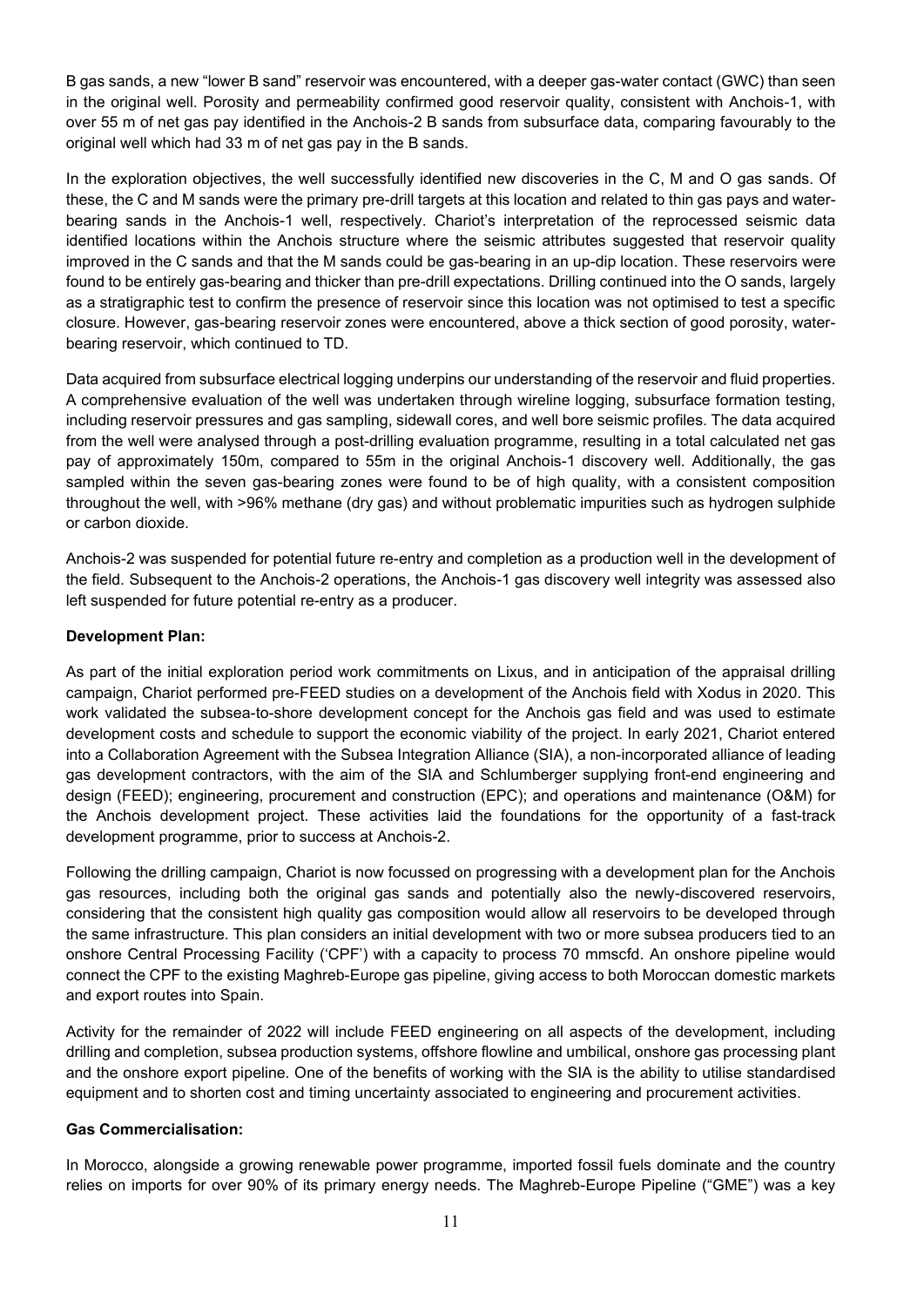import route for Morocco from Algeria for power generation, with domestic power stations at Ain Beni Mathar and Tahaddart consuming up to 100 mmscfd since 2012, representing approximately 10% of Morocco's national power generation capacity. However, at the end of October 2021, the long-standing gas sales agreement between Morocco and Algeria ended, meaning the loss of gas supply to those power plants.

With the potential to provide a material local gas production, Chariot's projects fit in with the Kingdom of Morocco's national strategy of industrial development, economic decarbonisation and diversification of the energy mix, allowing the reduction of dependency on imported fuels for both power generation and industrial consumption.

Chariot licences are located within an important industrial region along Morocco's Atlantic coast. The stretch from Kenitra to Casablanca, adjacent to Anchois, represents approximately two-thirds of Morocco's GDP and population; it is anticipated that industrial gas demand will grow significantly. The initial Anchois field gas volumes were regarded sufficient to meet expected domestic demands, however, with the confirmed discovery increasing volumes, Chariot has identified the opportunity to supply surplus gas into the European market, via the GME connection with Spain. This represents a very large and increasingly attractive market which could both take surplus gas over and above domestic demand from the initial Anchois development and also provide a rapid commercialisation route for any additional discoveries to be tied-back to the Anchois infrastructure.

The industrial demand for gas is fast growing with prices already established in the region of US\$10-11/mcf. Lixus boasts excellent contract terms in what is widely known internationally to be a favourable fiscal environment. There is at present a 10-year corporate tax holiday from the commencement of production and a low 3.5% royalty on gas produced offshore at the water depth of the Anchois discovery, with ONHYM paying its 25% share of the development. The 10-year tax holiday is an important incentive to encourage the initiation of a domestic offshore gas supply.

The importance of Lixus to the Chariot Group as a strategic asset has increased considerably since the discovery at Anchois-2, but moreover to the Kingdom of Morocco, given the strong ESG credentials and ability to alleviate the growing energy demand, which is anticipated to double by 2040.

# **Gas Market:**

Domestic markets in Morocco offer attractive gas prices to both the industrial and power markets; the current predrill economic model is supported by audited 2C 361Bcf estimate base case resource, with 70mmscf per day potential at US\$8-15 per mcf to power and industry.

In October 2021, Chariot signed a gas sales agreement with a leading international energy group for gas offtake. The MoU will underpin the development as part of a long-term partnership, which offers an important opportunity to sell surplus gas above domestic requirements into the European market, utilising the connection of the Maghreb-Europe (GME), which provides direct access to Europe via Spain.

With gas prices in Spain typically ranging from 20 to 60 US\$/mmbtu during Q4 2021 to Q1 2022, and with the widely-held expectation that European gas prices will remain high for the medium term, selling surplus gas into the European market provides an extraordinary opportunity for Chariot to play a role in the diversification of Europe's gas supplies and for this market to provide a catalyst to deliver accelerated growth from the upsides in the exploration portfolio.

The Anchois Development project is targeting first gas from as early as 2024.

# **Exploration Portfolio:**

In Morocco, Chariot has built an extensive library of seismic data, including >4,000 km<sup>2</sup> of 3D and nearly 20,000 km of 2D regional seismic data. Access to this vast dataset has been crucial in understanding the on-block play types and maturing a material prospect portfolio. With the intention to acquire more data over areas that have already revealed significant prospectivity and play extensions, the team are currently focussed on maturing exploration opportunities over the Lixus and Rissana blocks.

# **Lixus:**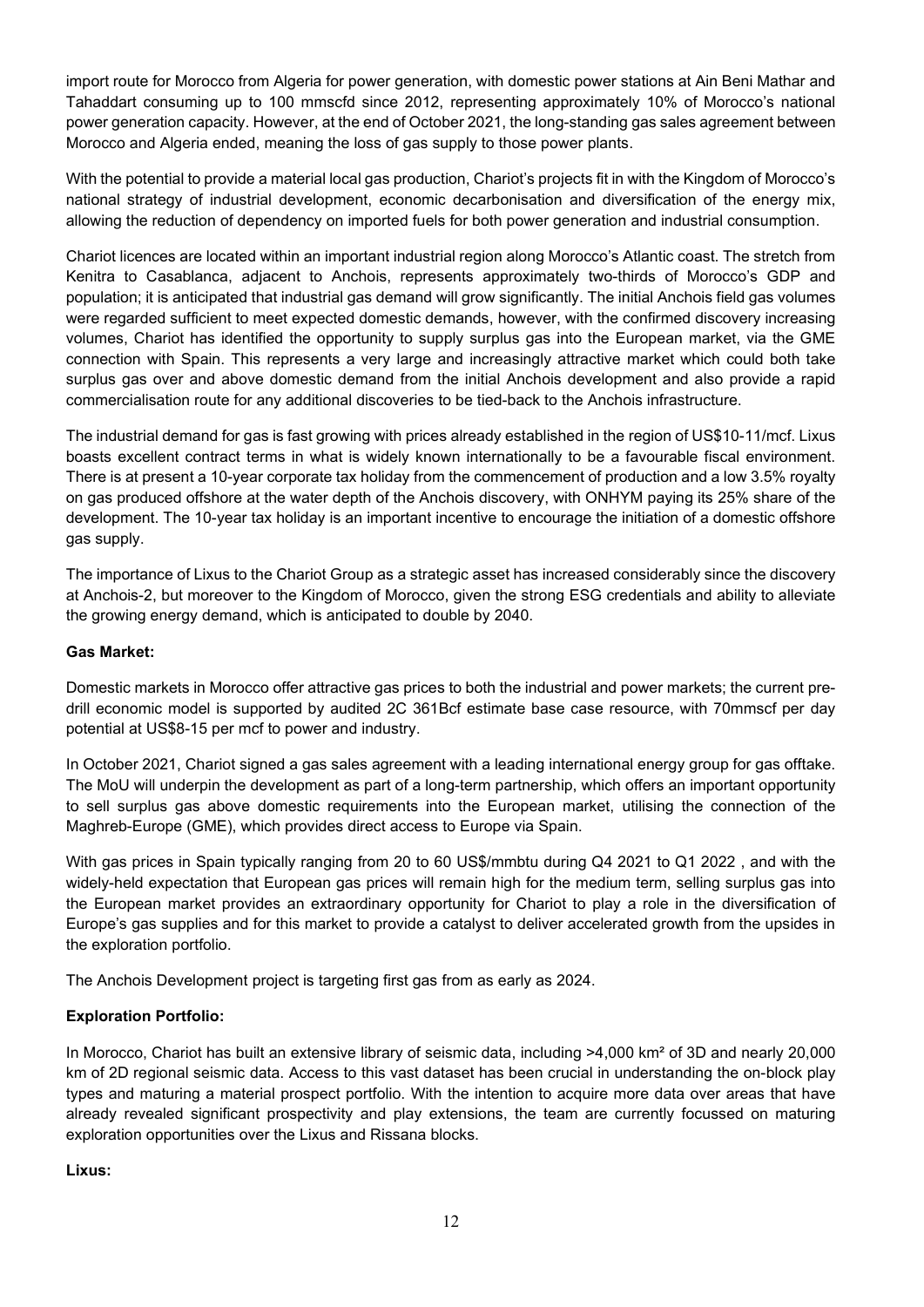Following the positive drilling results of 2022, additional exploration prospects within the Lixus licence area with similar seismic attributes to the Anchois discovery are now considered to be low risk. Accordingly, extensive work is ongoing to extrapolate the lessons learnt from drilling results and the application of seismic attribute analysis to de-risk and rank the follow-on portfolio. This work includes conventional seismic interpretation, revision of the depth model of the 3D dataset reprocessed in 2020, and advanced analysis such as AVO, seismic inversion and spectral decomposition.

The focus areas de-risked by the Anchois-2 well are the so-called "hubs", groups of prospects that can be tiedback through a potential development initially unlocked by one anchor prospect, which itself would provide the flowlines to the onshore CPF:

- The Anchois Hub consists of the "Anchois Satellites", which are extensions of the discovered sand intervals into adjacent fault blocks and are typically within 5-10km of the existing Anchois wells. The satellite prospects encompass stacked targets within the Miocene reservoirs (A, B, C, M and O sands). These targets and have been discretely mapped and can be calibrated to the gas bearing intervals at Anchois, with upside contributions from younger, shallower Pliocene sands which also exhibited strong attribute support for gas-bearing reservoir.
- The Maquereau Hub is located on the NE boundary of the larger Mio-Pliocene basin in the central part of the block, approximately 20 km north-east of Anchois. Prospects are formed of clastic turbidite systems that were deposited in the same environment and basin as the Anchois sands, however redirected to the north, due to growing accommodation space from listric faulting. The primary target within this hub is Maquereau Central.
- The Shallow Hub hosts key shallow water prospects Anguille and Tombe; these clastic channel prospects are in a basin east of Anchois, within 10km of the coast, in water depths of <100m. The reservoir targets can be correlated across the basin to good quality sands intersected in the 2011 Deep Thon-1 well. The primary target within this hub is Anguille.

# **Rissana:**

The Rissana Offshore licence was awarded to Chariot with 75% interest and operatorship in February 2022; the block has a total area of 8,489km². Surrounding the Lixus Offshore licence, Rissana holds significant volumes of on block 3D data, including recaptured areas of the recently reprocessed 2020 and 2017 3D cubes from the Lixus licence and Chariot's historical licence areas respectively.

Rissana hosts a substantial portfolio of exploration prospects in a variety of different plays, including an extension of the Anchois gas play that was confirmed by the Anchois-2 gas discovery in 2022. Other plays include Miocene – Pliocene clastic sand systems further north, where prospects have reservoirs of similar age to prospects on the Lixus block across a wide range of trapping styles, with characteristic supporting seismic attributes.

One of the key prospects on Rissana is Emissole, located in the north-eastern corner of the 3D dataset. This tilted fault block structure holds 5 stacked reservoir intervals set in an unconformity sub-crop setting. Emissole has several visible flat spots and AvO anomalies, supporting significant volumes in shallow water depths of approximately 150m and with several follow-up opportunities.

Legacy 3D prospects from the previous Mohammedia licence have also been reintegrated into the Chariot portfolio. The shallow marine, clastic deltaic prospects add giant-scale volumetric potential to the exploration portfolio.

# **Other Blocks:**

Brazil:

The Barreirinhas basin licence blocks are currently in a period of suspension and future extensions are possible due in part to the impacts of the COVID-19 pandemic.

# Namibia:

Chariot has made the decision not to renew operatorship of the 2312 A & B "Central Blocks" that comprise the PEL 71 licence. Chariot retains the option to back-in to the 2714 A & B "Southern Blocks" licence.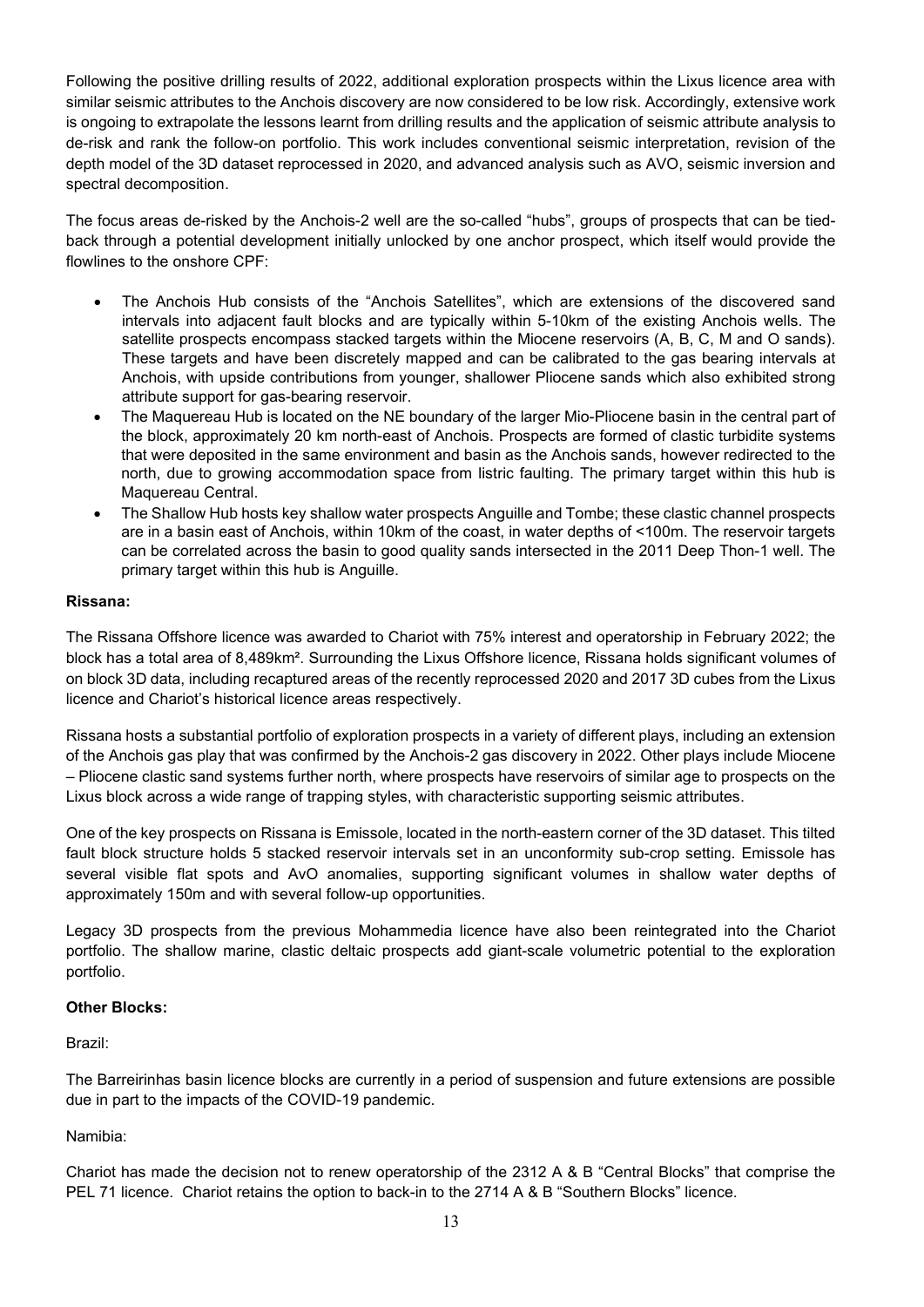**Duncan Wallace Technical Director 21 June 2022**

### **Transitional Power**

### **Strategic partnership with Total Eren**

Further to the acquisition of AEMP last year, Chariot's Transitional Power team has continued to go from strength to strength, building up the team, and developing its plans and objectives as well as further strengthening its strategic partnership with Total Eren, a leading France based renewable energy Independent Power Producer to work together on the joint origination and development of wind and solar projects for mining clients in Africa. This partnership is in place for the next three years, with the option to extend for a further two thereafter and Chariot has the right to invest between 15-49% into the co-developed projects.

To date, the partners have built an active pipeline of 485 MW of African mining power projects and are targeting 1GW by the end of the year. Chariot and Total Eren also have ambitions to collaborate on other projects and transactions in Africa.

# **ESSAKANE PROJECT: BURKINA FASO**

Chariot's first renewable project supplies 15MW of solar power as part of a hybrid solar-thermal power solution to IAMGOLD's Essakane gold mine in Burkina Faso. On commissioning, the project was the largest hybrid Photo Voltaic-Heavy Fuel Oil power plant in the world and one of the largest solar facilities in sub-Saharan Africa with 130,000 solar panels.

Chariot holds 10% equity in this award-winning project, with Total Eren holding the remaining 90%. Chariot has been involved in the project since the origination of the mine, including: designing the size and determining the operating philosophy of the hybrid power plant; obtaining local authorisations and permits; selection of the engineering, procurement and construction contractor; financing; and, operating post-completion. The project's successful completion and generation of returns provide proof of concept and a valuable showcase from which replication and scale-up is anticipated.

100% of permanent Essakane project staff are nationals, demonstrating the benefit to local communities, while 1% of project revenues are dedicated to community investment, such as tree planting campaigns and the distribution of solar kits to schools. Carbon credits are also registered with the UN to raise funds for community developments.

# **THARISA: SOUTH AFRICA**

In February 2022, Chariot and Total Eren jointly announced the signing of a Memorandum of Understanding ("MoU") with Tharisa plc, the platinum group metals and chrome producer, to develop, finance, construct, own, operate and maintain a solar photovoltaic (PV) project for the supply of electricity to the Tharisa mine, in the North West Province, South Africa. The solar PV project is initially anticipated to be 40 MW with demand expected to increase over the life of the Tharisa Mine. This MoU is the first step towards the implementation of the Project and signing of a long-term Power Purchase Agreement (PPA) for the supply of electricity on a take-or-pay basis and project development is already well underway.

Adonis Pouroulis, Acting CEO of Chariot, beneficially owns a substantial proportion of the total voting rights in Tharisa.

# **FIRST QUANTUM: ZAMBIA**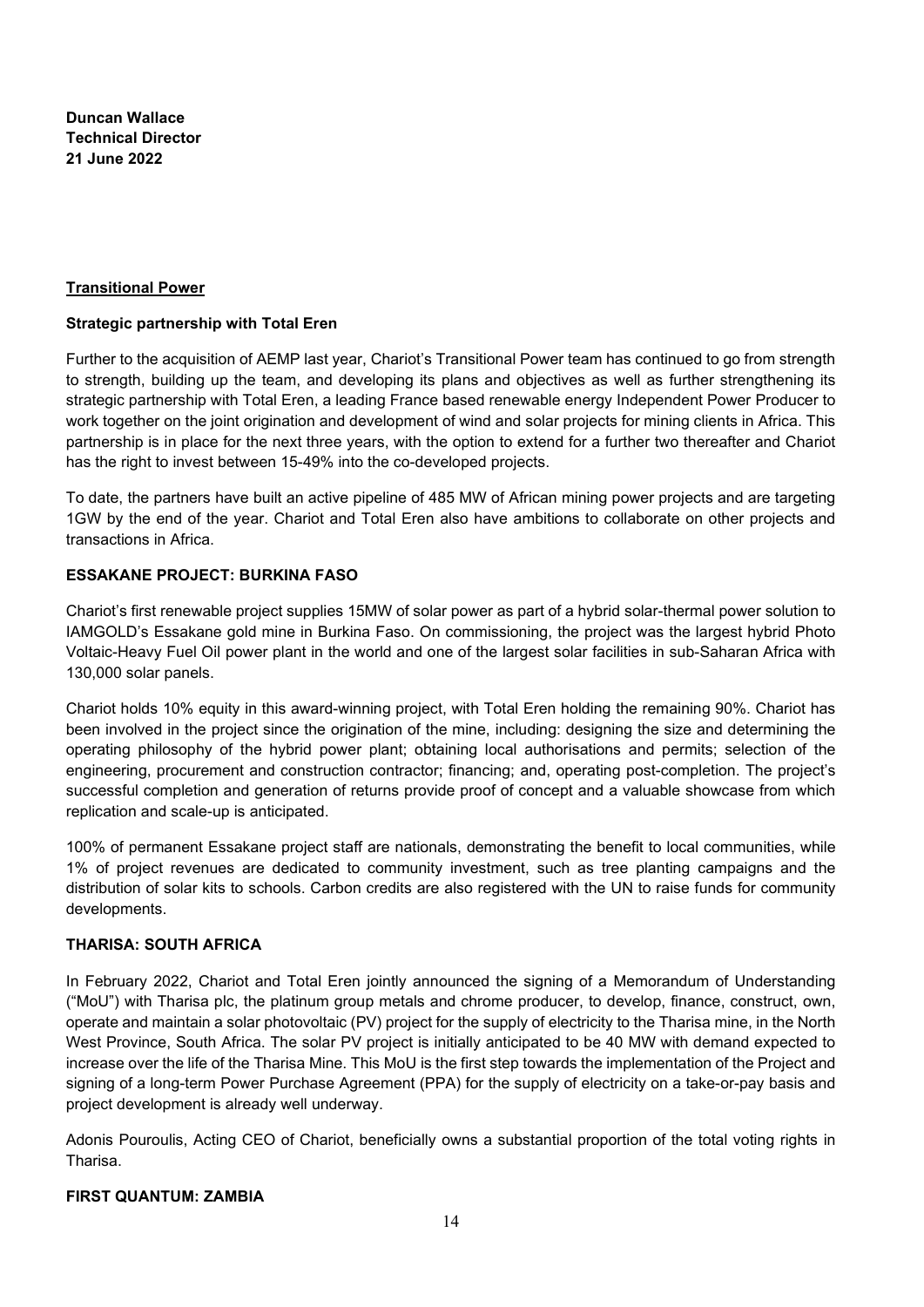As also announced post period in March 2022, Chariot and Total Eren have established a partnership with First Quantum Minerals ("FQM"), a global mining and metals company, to advance the development of a 430 MW solar and wind power project for its mining operations in Zambia.

This flagship project has the potential to complement and expand Zambia's existing renewable energy capacity and would provide FQM with competitive and sustainable power for its Zambian mining operations, delivering on FQM's commitment to decarbonisation as it seeks to reduce its carbon footprint and improve energy security through diversification of supply.

# **Green Hydrogen Project**

# **Project Nour**

Chariot's Green Hydrogen project, "Project Nour", spans two onshore areas totalling approx. 5,000 km<sup>2</sup>, across northern Mauritania; a location that takes advantage of the wide scale wind and solar potential, important for largescale renewable energy generation and low-cost hydrogen production. Project Nour also benefits from geographical proximity to Nouadhibou (Mauritania's deep-sea port) and to large European markets, with the potential to make Mauritania one of the world's main producers and exporters of green hydrogen.

Chariot is working in partnership with the Government of Mauritania to support their ambition to become a leading producer and exporter of green hydrogen, the latter strengthened through the MoU signed with the Port of Rotterdam in April 2022, which was a first step in establishing supply chains to enable the sale of green hydrogen and its derivative products (notably ammonia) into Europe.

Project Nour has the ability to create a range of positive impacts through socio-economic development in Mauritania through increased investment, job creation, skill development and increased government revenues, and its world class potential was verified by the Pre-Feasibility Study ("PFS"), as announced in May 2022. A Framework Agreement is now in place which defines the terms and guiding principles to pave the way for the indepth feasibility study that will be undertaken over the next 24 months and a partnering process is underway with the objective of forming a world class consortium to further develop the project.

# **Green Hydrogen Market**

Green hydrogen is predicted to play a vital role in the global energy transition; the results of the PFS show the potential scale of Project Nour, with up to 10 GW of installed electrolysis to produce green hydrogen and green ammonia, Project Nour could become one of the largest global projects of its kind by 2030.

The International Renewable Energy Agency projects that the combined value of hydrogen and its derivatives will be larger than the fossil fuel market by 2050.

# **Pre-Feasibility Study:**

The PFS for Project Nour, completed in 2022, confirmed the project's ability to produce some of the cheapest green hydrogen in the world:

- Unique and complementary wind and solar conditions, underpinning attractive project economics
- Possibility of production of competitive green ammonia for export
- Partnering process underway with the objective to form a world-class consortium

Chariot recently signed a Framework Agreement with the Government of Mauritania, paving the way for the indepth feasibility study that will seek to confirm the potential for installing up to 10GW of electrolyzer capacity.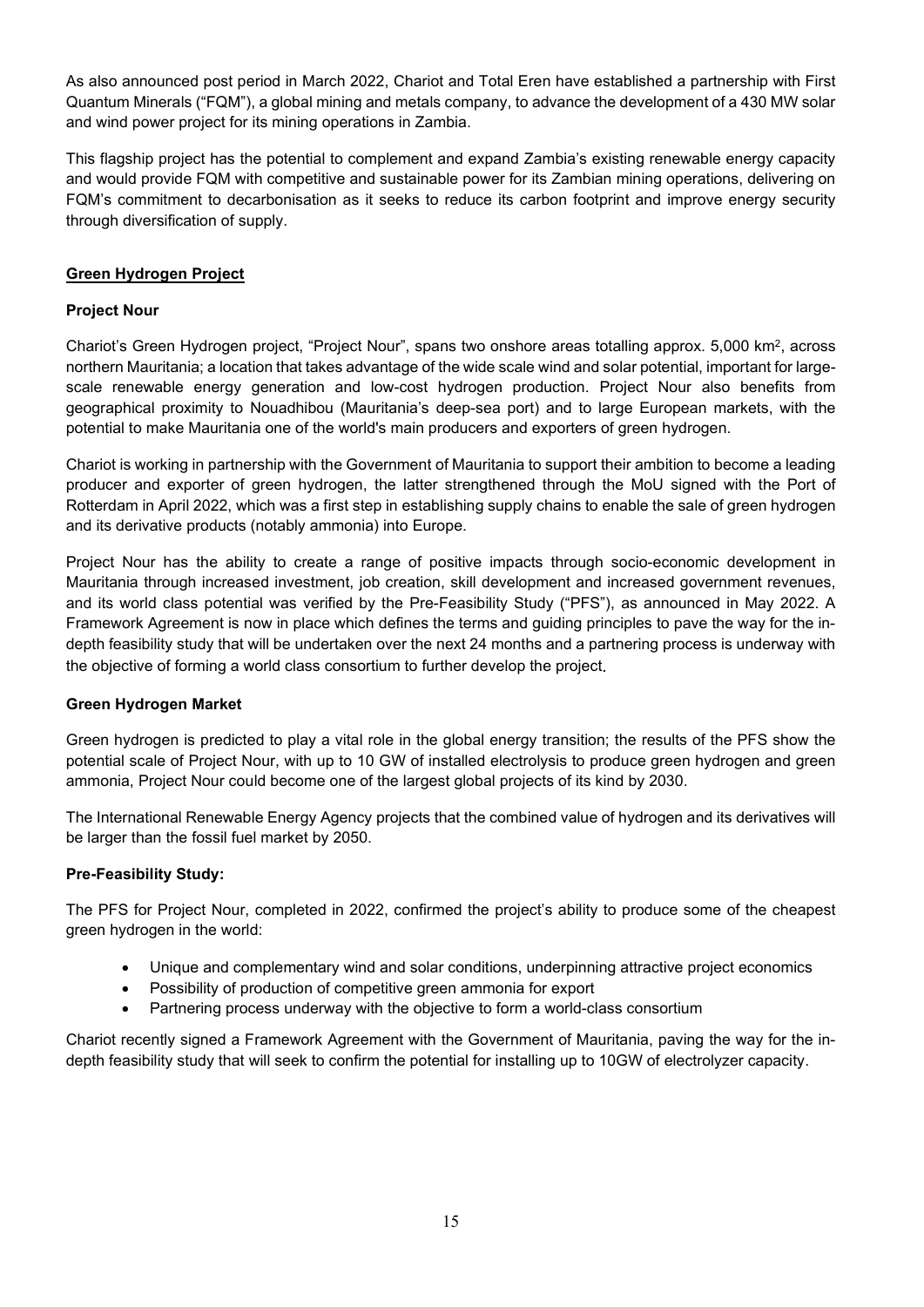### **Consolidated Statement of Comprehensive Income for the Year Ended 31 December 2021**

|                                                                                                               | <b>Notes</b> | Year ended 31<br><b>December</b><br>2021<br><b>US\$000</b> | Year ended 31<br><b>December</b><br>2020<br><b>US\$000</b> |
|---------------------------------------------------------------------------------------------------------------|--------------|------------------------------------------------------------|------------------------------------------------------------|
|                                                                                                               |              |                                                            |                                                            |
| Share based payments                                                                                          | 21           | (760)                                                      | (222)                                                      |
| Loss on disposal of inventory                                                                                 | 14           |                                                            | (524)                                                      |
| Impairment of exploration asset                                                                               | 10           |                                                            | (66, 666)                                                  |
| Other administrative expenses                                                                                 |              | (5,688)                                                    | (3,678)                                                    |
|                                                                                                               |              |                                                            |                                                            |
| Total operating expenses                                                                                      |              | (6, 448)                                                   | (71,090)                                                   |
| Loss from operations                                                                                          | 4            | (6, 448)                                                   | (71,090)                                                   |
| Finance income                                                                                                | 6            |                                                            | 543                                                        |
| Finance expense                                                                                               | 6            | (512)                                                      | (72)                                                       |
| Loss for the year before taxation                                                                             |              | (6,960)                                                    | (70, 619)                                                  |
| Tax expense                                                                                                   | 8            |                                                            | (1)                                                        |
| Loss for the year and total comprehensive<br>loss for the year attributable to equity<br>owners of the parent |              | (6,960)                                                    | (70, 620)                                                  |
| Loss per Ordinary share attributable to the<br>equity holders of the parent - basic and<br>diluted            | 9            | US\$(0.01)                                                 | US\$(0.19)                                                 |

All amounts relate to continuing activities.

The notes form part of these financial statements.

# **Chariot Limited**

# **Consolidated Statement of Changes in Equity for the Year Ended 31 December 2021**

| For the year ended<br>31 December 2020               | <b>Share</b><br>capital<br><b>US\$000</b> | <b>Share</b><br>premium<br><b>US\$000</b> | <b>Contributed</b><br>equity<br><b>US\$000</b> | <b>Share</b><br>based<br>payment<br>reserve<br><b>US\$000</b> | Foreign<br>exchange<br>reserve<br><b>US\$000</b> | <b>Retained</b><br>deficit<br><b>US\$000</b> | <b>Total</b><br>attributable<br>to equity<br>holders of<br>the parent<br><b>US\$000</b> |
|------------------------------------------------------|-------------------------------------------|-------------------------------------------|------------------------------------------------|---------------------------------------------------------------|--------------------------------------------------|----------------------------------------------|-----------------------------------------------------------------------------------------|
| As at 1 January 2020                                 | 6,268                                     | 356,503                                   | 796                                            | 5,408                                                         | (1,241)                                          | (281, 174)                                   | 86,560                                                                                  |
| Loss and total<br>comprehensive loss<br>for the year | ۰                                         | ۰                                         | ۰                                              | $\blacksquare$                                                | $\blacksquare$                                   | (70, 620)                                    | (70, 620)                                                                               |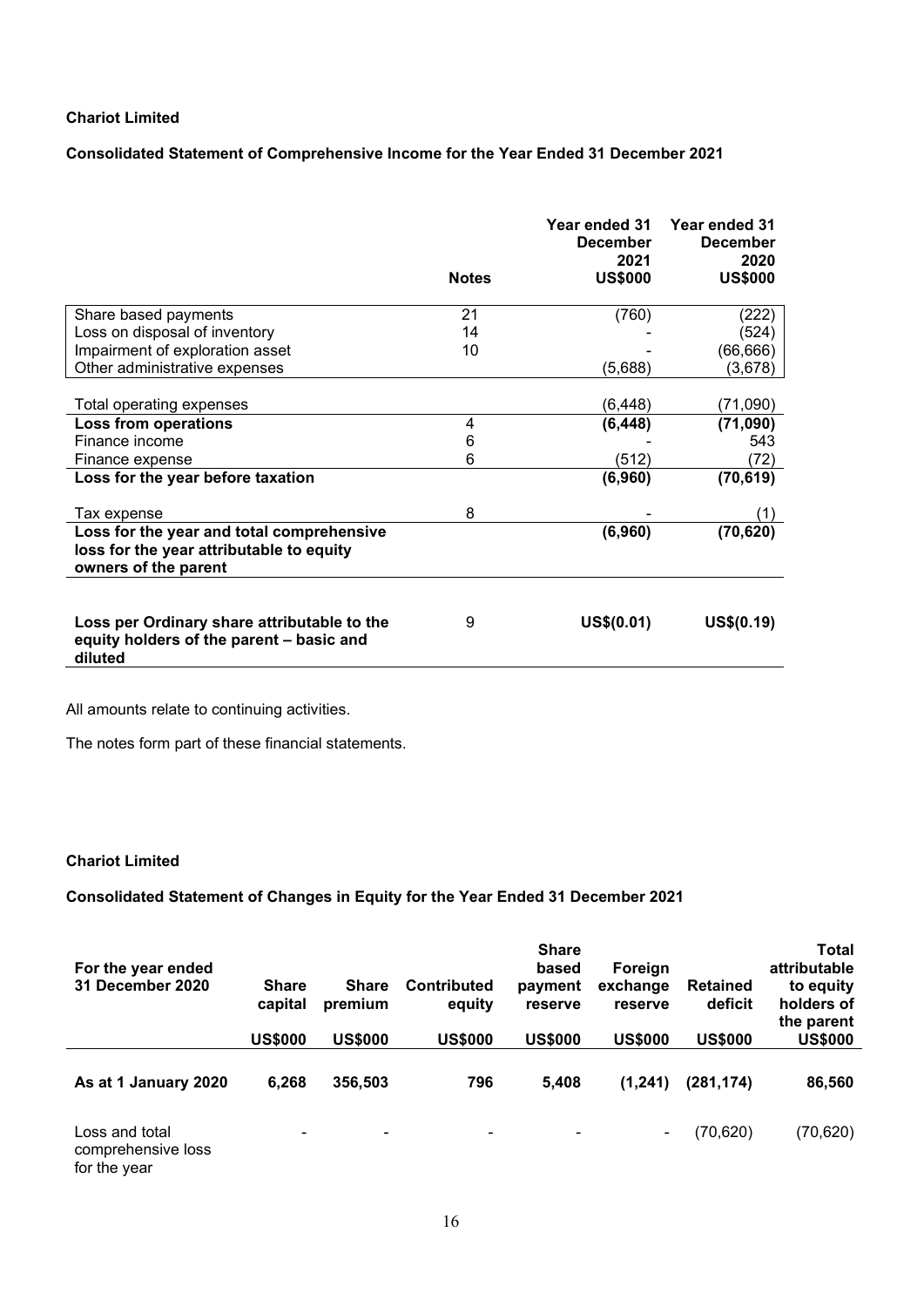| due to lapsed share<br>options<br>Transfer of reserves |       | ۰       |     |       | 1,241          | (1,241)    |        |
|--------------------------------------------------------|-------|---------|-----|-------|----------------|------------|--------|
| As at 31 December<br>2020                              | 6,549 | 359,609 | 796 | 1,447 | $\blacksquare$ | (352, 239) | 16,162 |

| For the year ended<br>31 December 2021               | <b>Share</b><br>capital<br><b>US\$000</b> | <b>Share</b><br>premium<br><b>US\$000</b> | <b>Contributed</b><br>equity<br><b>US\$000</b> | <b>Share</b><br>based<br>payment<br>reserve<br><b>US\$000</b> | <b>Shares to</b><br>be issued<br>reserve<br><b>US\$000</b> | <b>Retained</b><br>deficit<br><b>US\$000</b> | Total<br>attributable<br>to equity<br>holders of<br>the parent<br><b>US\$000</b> |
|------------------------------------------------------|-------------------------------------------|-------------------------------------------|------------------------------------------------|---------------------------------------------------------------|------------------------------------------------------------|----------------------------------------------|----------------------------------------------------------------------------------|
| As at 1 January 2021                                 | 6,549                                     | 359,609                                   | 796                                            | 1,447                                                         | $\blacksquare$                                             | (352, 239)                                   | 16,162                                                                           |
| Loss and total<br>comprehensive loss<br>for the year |                                           |                                           |                                                |                                                               | $\overline{a}$                                             | (6,960)                                      | (6,960)                                                                          |
| Issue of capital                                     | 5,147                                     | 25,585                                    |                                                | ۰                                                             |                                                            |                                              | 30,732                                                                           |
| <b>Issue costs</b>                                   | ۰                                         | (1,876)                                   |                                                |                                                               | -                                                          | ۰                                            | (1,876)                                                                          |
| Share based<br>payments                              |                                           |                                           |                                                | 760                                                           |                                                            |                                              | 760                                                                              |
| Share based deferred<br>consideration                |                                           |                                           |                                                |                                                               | 142                                                        | ۰                                            | 142                                                                              |
| As at 31 December<br>2021                            | 11,696                                    | 383,318                                   | 796                                            | 2,207                                                         | 142                                                        | (359, 199)                                   | 38,960                                                                           |

The following describes the nature and purpose of each reserve within owners' equity.

| Share capital                | Amount subscribed for share capital at nominal value.                                                                 |
|------------------------------|-----------------------------------------------------------------------------------------------------------------------|
| Share premium                | Amount subscribed for share capital in excess of nominal value.                                                       |
| Contributed equity           | Amount representing equity contributed by the shareholders.                                                           |
| Share based payments reserve | Amount representing the cumulative charge recognised under IFRS2 in<br>respect of share option, LTIP and RSU schemes. |
| Foreign exchange reserve     | Foreign exchange differences arising on translating into the reporting<br>currency.                                   |
| Retained deficit             | Cumulative net gains and losses recognised in the financial statements.                                               |
| Shares to be issued reserve  | Deferred consideration on acquisition recognized in equity                                                            |

The notes form part of these financial statements.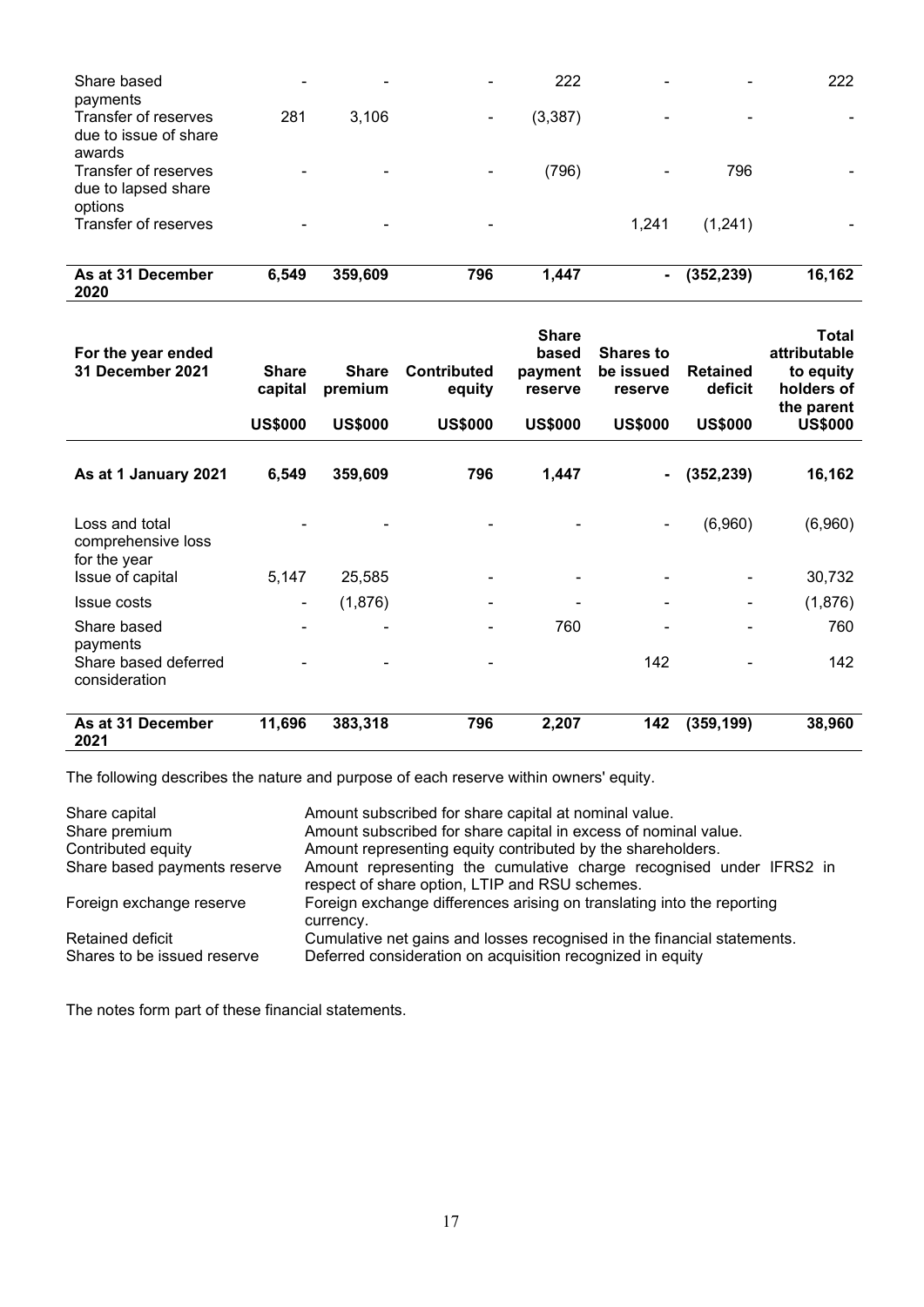# **Consolidated Statement of Financial Position as at 31 December 2021**

|                                             |              | 31 December            | 31 December            |
|---------------------------------------------|--------------|------------------------|------------------------|
|                                             | <b>Notes</b> | 2021<br><b>US\$000</b> | 2020<br><b>US\$000</b> |
|                                             |              |                        |                        |
| <b>Non-current assets</b>                   |              |                        |                        |
| Exploration and evaluation assets           | 10           | 31,750                 | 12,822                 |
| Investment in power projects                | 11           | 450                    |                        |
| Goodwill                                    | 11           | 380                    |                        |
| Property, plant and equipment               | 12           | 84                     | 43                     |
| Right of use asset                          | 16           | 328                    | 655                    |
| <b>Total non-current assets</b>             |              | 32,992                 | 13,520                 |
| <b>Current assets</b>                       |              |                        |                        |
| Trade and other receivables                 | 13           | 1,167                  | 811                    |
| Inventory                                   | 14           | 1,183                  |                        |
| Cash and cash equivalents                   | 15           | 19,406                 | 3,740                  |
| <b>Total current assets</b>                 |              | 21,756                 | 4,551                  |
| <b>Total assets</b>                         |              | 54,748                 | 18,071                 |
|                                             |              |                        |                        |
| <b>Current liabilities</b>                  |              |                        |                        |
| Trade and other payables                    | 17           | 15,358                 | 1,060                  |
| Lease liability: office lease               | 16           | 430                    | 409                    |
| <b>Total current liabilities</b>            |              | 15,788                 | 1,469                  |
|                                             |              |                        |                        |
| <b>Non-current liabilities</b>              |              |                        |                        |
| Lease liability: office lease               | 16           |                        | 440                    |
| <b>Total non-current liabilities</b>        |              |                        | 440                    |
| <b>Total liabilities</b>                    |              | 15,788                 | 1,909                  |
|                                             |              |                        |                        |
| <b>Net assets</b>                           |              | 38,960                 | 16,162                 |
|                                             |              |                        |                        |
| Capital and reserves attributable to equity |              |                        |                        |
| holders of the parent                       |              |                        |                        |
| Share capital                               | 18           | 11,696                 | 6,549                  |
| Share premium                               |              | 383,318                | 359,609                |
| Contributed equity                          |              | 796                    | 796                    |
| Share based payment reserve                 |              | 2,207                  | 1,447                  |
| Shares to be issued reserve                 | 11           | 142                    |                        |
| Retained deficit                            |              | (359, 199)             | (352,239)              |
| <b>Total equity</b>                         |              | 38,960                 | 16,162                 |

The notes form part of these financial statements.

The financial statements were approved by the Board of Directors and authorised for issue on 21 June 2022.

**George Canjar Chairman**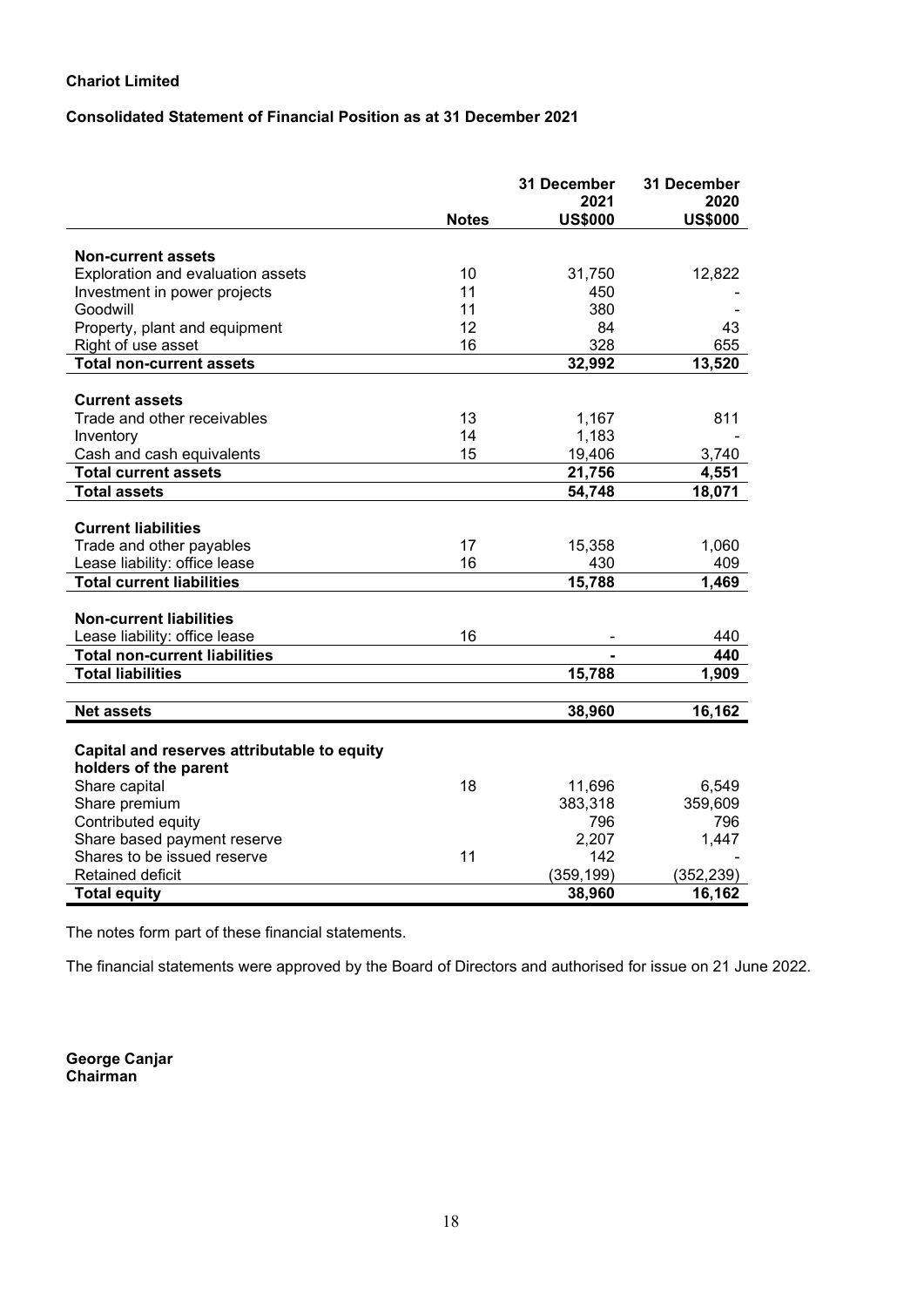# **Consolidated Cash Flow Statement for the Year Ended 31 December 2021**

|                                                                                                                                                    | Year ended 31<br><b>December</b><br>2021<br><b>US\$000</b> | Year ended 31<br><b>December</b><br>2020<br><b>US\$000</b> |
|----------------------------------------------------------------------------------------------------------------------------------------------------|------------------------------------------------------------|------------------------------------------------------------|
|                                                                                                                                                    |                                                            |                                                            |
| <b>Operating activities</b>                                                                                                                        |                                                            |                                                            |
| Loss for the year before taxation                                                                                                                  | (6,960)                                                    | (70, 619)                                                  |
| Adjustments for:                                                                                                                                   |                                                            |                                                            |
| Loss on disposal of inventory                                                                                                                      |                                                            | 524                                                        |
| Impairment of exploration asset                                                                                                                    |                                                            | 66,666                                                     |
| Finance income                                                                                                                                     |                                                            | (543)                                                      |
| Finance expense                                                                                                                                    | 512<br>358                                                 | 72<br>387                                                  |
| Depreciation                                                                                                                                       | 760                                                        | 222                                                        |
| Share based payments<br>Net cash outflow from operating activities before                                                                          |                                                            |                                                            |
| changes in working capital                                                                                                                         | (5, 330)                                                   | (3, 291)                                                   |
| Increase in trade and other receivables                                                                                                            | (116)                                                      | (34)                                                       |
| Increase / (decrease) in trade and other payables                                                                                                  | 445                                                        | (728)                                                      |
| Increase in inventories                                                                                                                            | (1, 183)                                                   |                                                            |
| Cash outflow from operating activities                                                                                                             | (6, 184)                                                   | (4,053)                                                    |
| Tax payment                                                                                                                                        |                                                            | (1)                                                        |
| Net cash outflow from operating activities                                                                                                         | (6, 184)                                                   | (4, 054)                                                   |
| <b>Investing activities</b><br>Finance income<br>Payments in respect of property, plant and equipment<br>Payments in respect of exploration assets | (72)<br>(5,301)                                            | 29<br>(8)<br>(1, 971)                                      |
| Net cash consideration on acquisition                                                                                                              | (21)                                                       |                                                            |
| Net cash outflow used in investing activities<br><b>Financing activities</b>                                                                       | (5, 394)                                                   | (1, 950)                                                   |
| Issue of ordinary share capital net of fees                                                                                                        | 28,175                                                     |                                                            |
| Payments of lease liabilities                                                                                                                      | (419)                                                      | (337)                                                      |
| Finance expense on lease                                                                                                                           | (46)                                                       | (72)                                                       |
| Net cash from financing activities                                                                                                                 | 27,710                                                     | (409                                                       |
| Net increase / (decrease) in cash and cash<br>equivalents in the year                                                                              | 16,133                                                     | (6, 413)                                                   |
| Cash and cash equivalents at start of the year                                                                                                     | 3,740                                                      | 9,635                                                      |
| Effect of foreign exchange rate changes on cash and<br>cash equivalents                                                                            | (466)                                                      | 518                                                        |
| Cash and cash equivalents at end of the year                                                                                                       | 19,406                                                     | 3,740                                                      |
|                                                                                                                                                    |                                                            |                                                            |

The notes form part of these financial statements.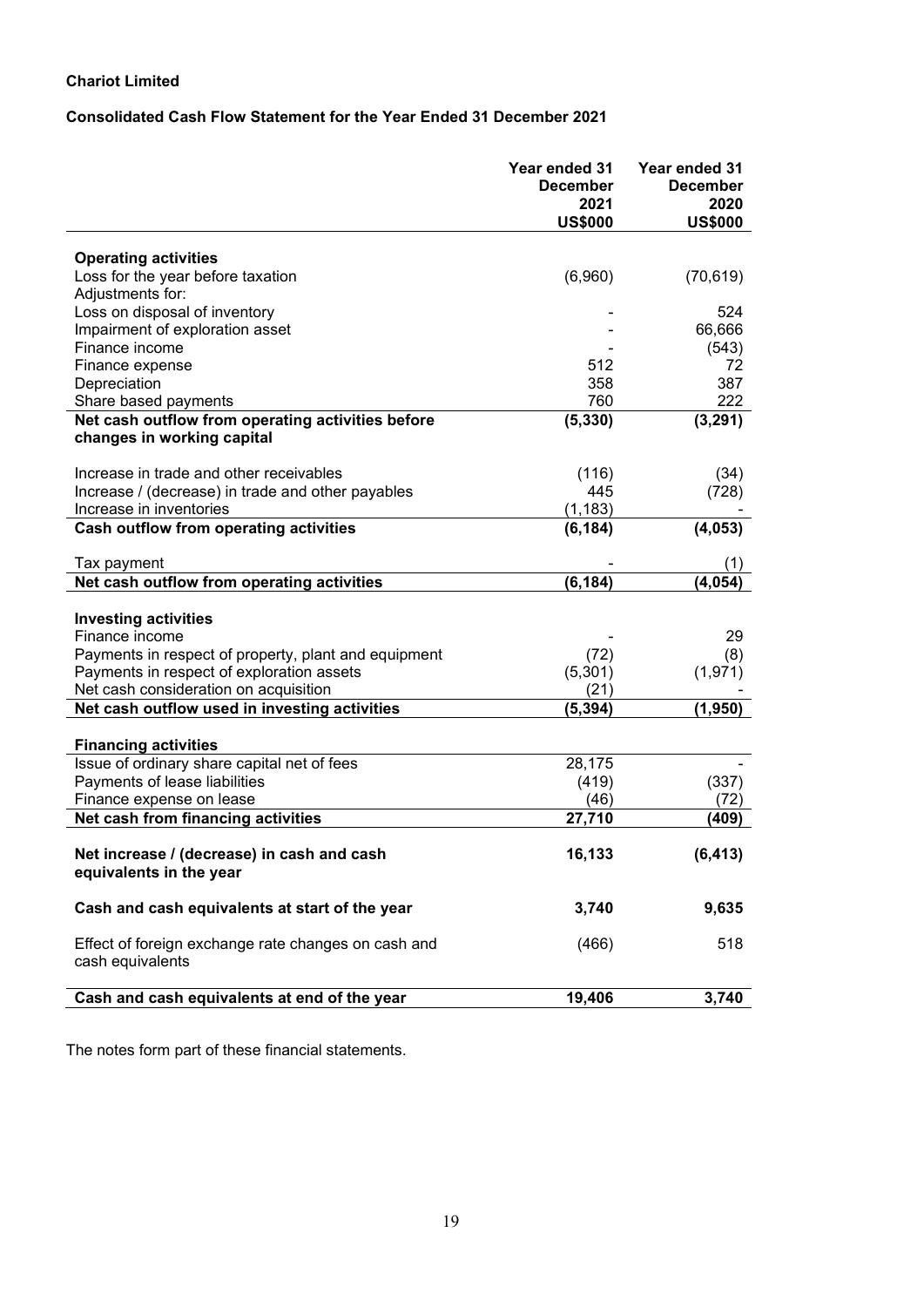# **Notes forming part of the financial statements for the year ended 31 December 2021**

# **1 General information**

Chariot Limited is a company incorporated in Guernsey with registration number 47532. The address of the registered office is Oak House, Hirzel Street, St Peter Port, Guernsey, GY1 2NP. The nature of the Company's operations and its principal activities are set out in the Report of the Directors and in the Technical Director's Review of Operations.

# **2 Accounting policies**

# *Basis of preparation*

The financial statements have been prepared in accordance with UK Adopted International Accounting Standards.

In accordance with the provisions of section 244 of the Companies (Guernsey) Law, 2008, the Group has chosen to only report the Group's consolidated position, hence separate Company only financial statements are not presented.

The financial statements are prepared under the historical cost accounting convention on a going concern basis.

# *Going concern*

As at 31 December 2021 the Group had cash of US\$19.4 million, no debt and minimal licence commitments.

In June 2022 an equity fundraise completed which raised US\$29.5 million.

The Directors have reviewed the cashflow projection for the Group to consider if it has sufficient finance in place to meet its financial commitments for at least 12 months.

The Group has recently completed a successful appraisal drilling campaign at Anchois and is now funded to advance the engineering and design of the Anchois Gas Development, including FEED project, project financing, gas sales and updated reserves report, to reach FID. The Company continues to focus on partnering in both the Transitional Gas and Transitional Power business streams, and the Board has the reasonable expectation of generating future value and cash from this strategy. Based on these forecasts the Board has a reasonable expectation that the Group has adequate resources to continue in operational existence for the foreseeable future.

For these reasons, the Directors continue to adopt the going concern basis in preparing the Annual Report and Accounts.

# *New Accounting Standards*

The following new standards and amendments to standards are mandatory for the first time for the Group for the financial year beginning 1 January 2021. The implementation of these standards and amendments to standards has had no material effect on the Group's accounting policies.

| <b>Standard</b>                                                                                                         | <b>Effective</b>          | vear |
|-------------------------------------------------------------------------------------------------------------------------|---------------------------|------|
|                                                                                                                         | commencing on or<br>after |      |
| Interest Rate Benchmark Reform — Phase 2 (Amendments to IFRS   1 January 2021<br>9, IAS 39, IFRS 7, IFRS 4 and IFRS 16) |                           |      |

Certain new standards and amendments to standards have been published that are mandatory for the Group's accounting periods beginning after 1 January 2022 or later years to which the Group has decided not to adopt early when early adoption is available.

The implementation of these standards and amendments is expected to have no material effect on the Group's accounting policies. These are: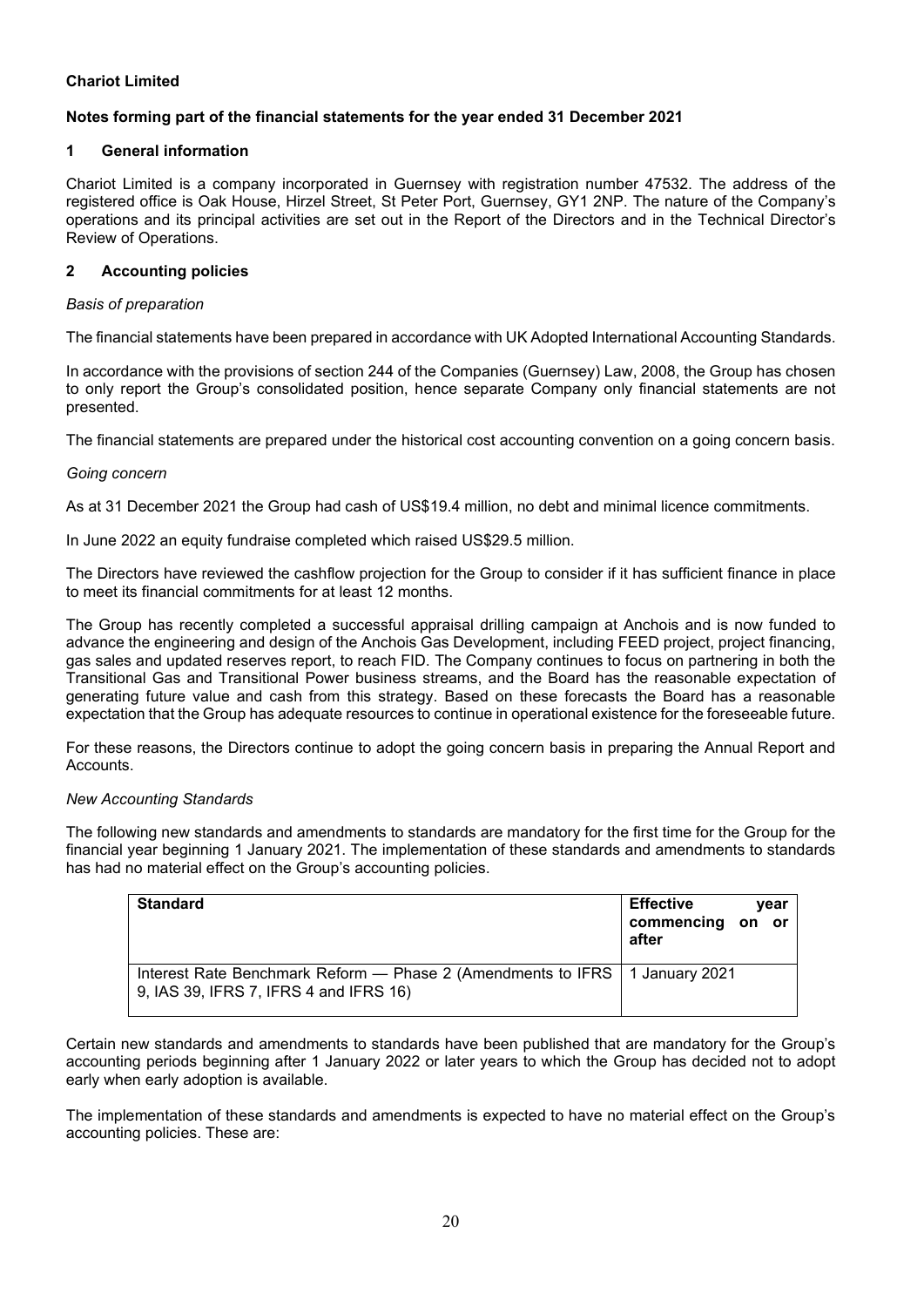| <b>Standard</b>                                                                                                                    | <b>Effective</b><br>year<br>commencing<br>on or<br>after |
|------------------------------------------------------------------------------------------------------------------------------------|----------------------------------------------------------|
| Annual Improvements 2018-2020 Cycle                                                                                                | 1 January 2022*                                          |
| IAS 16 Property, Plant and Equipment (Amendment - Proceeds<br>before Intended Use)                                                 | 1 January 2022*                                          |
| IFRS 3 Business Combinations (Amendment – Reference to the<br>Conceptual Framework)                                                | 1 January 2022*                                          |
| IAS 37 Provisions, Contingent Liabilities and Contingent Assets<br>(Amendment – Onerous Contracts – Cost of Fulfilling a Contract) | 1 January 2022*                                          |

\*Endorsed for use in the EU but not in the UK.

#### *IFRS 16 - Leases*

Under IFRS 16 lease liabilities are initially measured at the present value of the remaining lease payments and discounted using an incremental borrowing rate at the date of recognition. Associated right-of-use assets are measured at an amount equal to the lease liability adjusted for any prepaid or accrued lease payments.

Each lease payment is allocated between the liability and finance cost. The finance cost is charged to profit or loss over the lease period to produce a constant periodic rate of interest on the remaining balance of the liability for each period. The right-of-use asset is depreciated over the shorter of the asset's useful life and the lease term on a straight-line basis.

The Group has elected not to recognise right-of-use assets and liabilities for leases where the total lease term is less than or equal to 12 months, or for leases of low-value assets. Low-value assets comprise IT equipment and small items of office furniture. Payments associated with short-term leases and leases of low-value assets are recognised on a straight-line basis as an expense in profit or loss.

Further details on the lease liability can be found in note 16.

#### *Exploration and evaluation assets*

The Group accounts for exploration and evaluation costs in accordance with the requirements of IFRS 6 Exploration for and Evaluation of Mineral Resources.

Any costs incurred prior to obtaining the legal rights to explore an area are expensed immediately to the Income Statement. All expenditures relating to the acquisition, exploration and appraisal of oil and gas interests, including an appropriate share of directly attributable overheads, are recognised as exploration and evaluation assets and initially capitalised by reference to appropriate geographic areas. Costs recognised as exploration and evaluation assets are transferred to property, plant and equipment and classified as oil and gas assets when technical feasibility and commercial viability of extracting hydrocarbons is demonstrable.

Costs recognised as exploration and evaluation assets are tested for impairment whenever facts and circumstances suggest that they may be impaired. Where exploration wells have been drilled, consideration of the drilling results is made for the purposes of impairment of the specific well costs. If the results sufficiently enhance the understanding of the reservoir and its characteristics it may be carried forward when there is an intention to continue exploration and drill further wells on that target.

Where farm-in transactions occur which include elements of cash consideration for, amongst other things, the reimbursement of past costs, this cash consideration is credited to the relevant accounts within the geographic area where the farm-in assets were located. Any amounts of farm-in cash consideration in excess of the value of the historic costs in the geographic area are treated as a credit to the Consolidated Statement of Comprehensive Income.

#### *Investment in power projects*

The Group, through its subsidiary AEMP Essakane Solar SAS, holds a 10% investment in the Essakane solar project, Burkina Faso. This investment is recognised at fair value with any movement in fair value subsequently recognised in the Consolidated Statement of Comprehensive Income.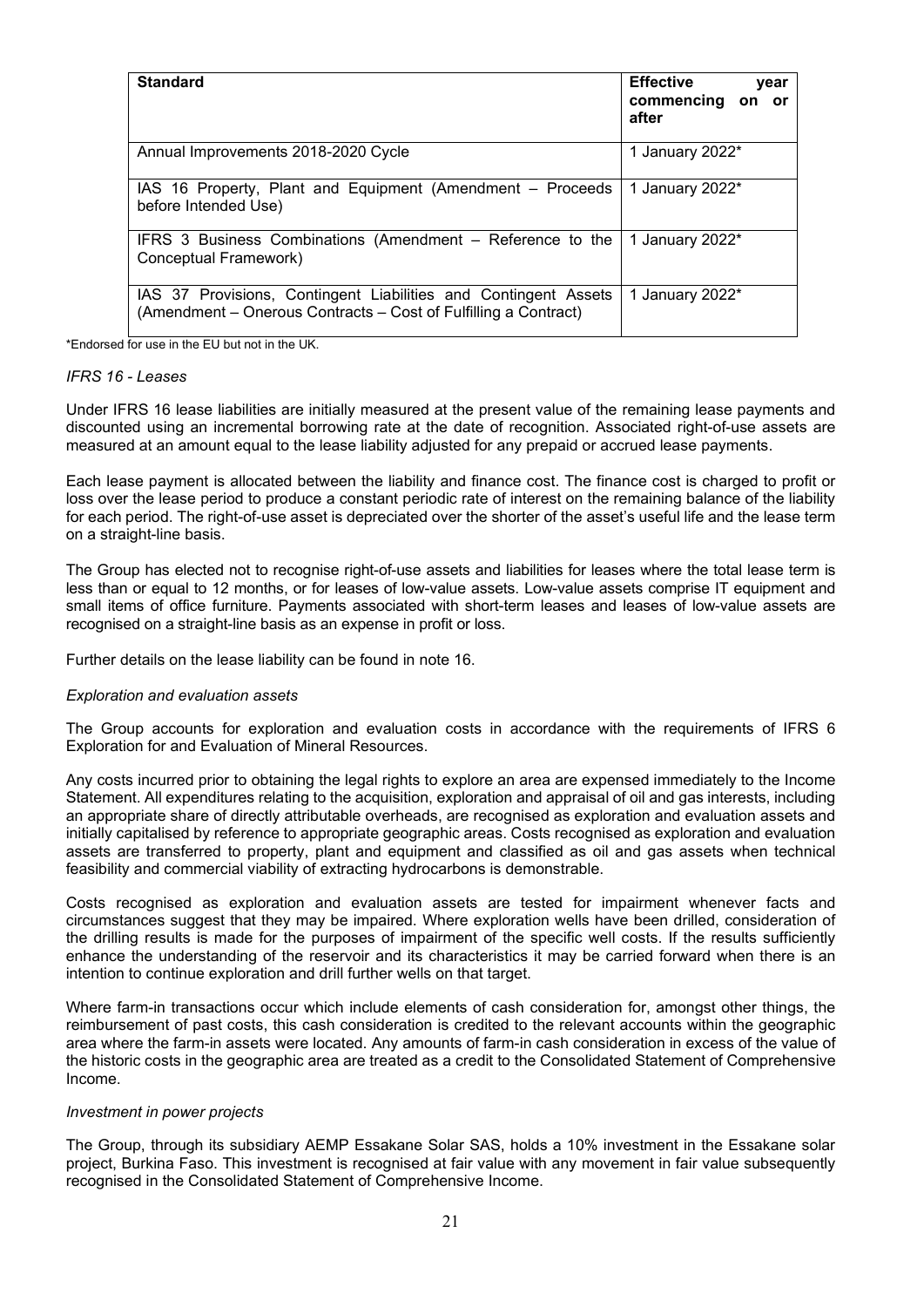Further details on the investment in power projects can be found in note 11.

### *Inventories*

The Group's share of any material and equipment inventories is accounted for at the lower of cost and net realisable value. The cost of inventories comprises all costs of purchase, costs of conversion and other costs incurred in bringing the inventories to their present location and condition.

### *Taxation*

Income tax expense represents the sum of the current tax and deferred tax charge for the year.

Deferred tax is recognised on differences between the carrying amounts of assets and liabilities in the financial statements and the corresponding tax bases, and is accounted for using the balance sheet liability method. Deferred tax liabilities are recognised for all taxable temporary differences and deferred tax assets are recognised to the extent that it is probable that taxable profits will be available against which deductible temporary differences can be utilised.

The carrying amount of deferred tax assets is reviewed at each reporting date and reduced to the extent that it is no longer probable that sufficient taxable profits will be available to allow all or part of the asset to be recovered.

Deferred tax is calculated at the tax rates that have been enacted or substantively enacted and are expected to apply in the year when the liability is settled or the asset realised. Deferred tax is charged or credited to the Consolidated Statement of Comprehensive Income, except when it relates to items charged or credited directly to equity, in which case the deferred tax is also dealt with in equity.

Deferred tax assets and liabilities are offset when there is a legally enforceable right to set off current tax assets against current tax liabilities and when they relate to income taxes levied by the same taxation authority and the Group intends to settle its current tax assets and liabilities on a net basis.

### *Foreign currencies*

Transactions in foreign currencies are translated into US Dollars at the exchange rate ruling at the date of the transaction. Monetary assets and liabilities denominated in foreign currencies are translated into US Dollars at the closing rates at the reporting date and the exchange differences are included in the Consolidated Statement of Comprehensive Income. The functional and presentational currency of the parent and all Group companies is the US Dollar.

#### *Property, plant and equipment and depreciation*

Property, plant and equipment are stated at cost or fair value on acquisition less depreciation and impairment. Depreciation is provided on a straight line basis at rates calculated to write off the cost less the estimated residual value of each asset over its expected useful economic life. The residual value is the estimated amount that would currently be obtained from disposal of the asset if the asset were already of the age and in the condition expected at the end of its useful life.

Property, plant and equipment are depreciated using the straight line method over their estimated useful lives over a range of  $3 - 5$  years.

The carrying value of property, plant and equipment is assessed annually and any impairment charge is charged to the Consolidated Statement of Comprehensive Income.

# *Goodwill*

The Group tests goodwill annually for impairment, or more frequently if there are indications that goodwill might be impaired.

#### *Share based payments*

Where equity settled share awards are awarded to employees or Directors, the fair value of the awards at the date of grant is charged to the Consolidated Statement of Comprehensive Income over the vesting period. Nonmarket vesting conditions are taken into account by adjusting the number of equity instruments expected to vest at each balance sheet date so that, ultimately, the cumulative amount recognised over the vesting period is based on the number of awards that eventually vest. Market vesting conditions are factored into the fair value of the awards granted. As long as all other vesting conditions are satisfied, a charge is made irrespective of whether the market vesting conditions are satisfied. The cumulative expense is not adjusted for failure to achieve a market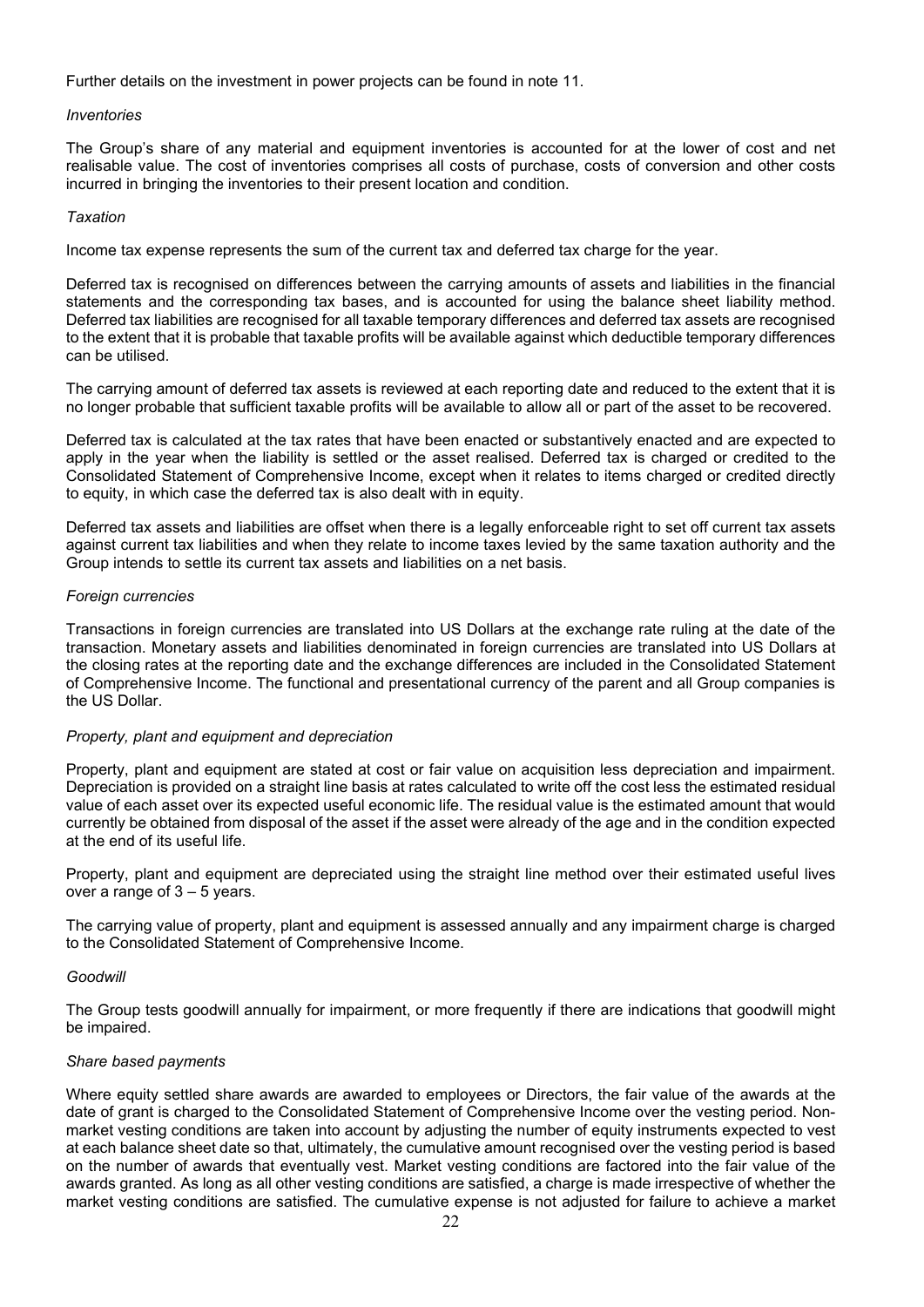#### vesting condition.

Where the terms and conditions of awards are modified before they vest, the increase in the fair value of the awards, measured immediately before and after the modification, is also charged to the Consolidated Statement of Comprehensive Income over the remaining vesting period.

Where shares already in existence have been given to employees by shareholders, the fair value of the shares transferred is charged to the Consolidated Statement of Comprehensive Income and recognised in reserves as Contributed Equity.

### *Basis of consolidation*

Where the Company has control over an investee, it is classified as a subsidiary. The Company controls an investee if it has power over the investee and it is exposed to variable returns from the investee and it has the ability to use its power to affect those variable returns. Control is reassessed whenever facts and circumstances indicate that there may be a change in any of these elements of control. The consolidated financial statements present the results of the Company and its subsidiaries ("the Group") as if they formed a single entity. Intercompany transactions and balances between the Group companies are therefore eliminated in full.

### *Business Combinations*

Acquisitions of businesses are accounted for using the acquisition method. The consideration transferred in a business combination is measured at fair value, which is calculated as the sum of the acquisition-date fair values of assets transferred by the Group, liabilities incurred by the Group to the former owners of the acquiree and the equity interest issued by the Group in exchange for control of the acquiree. Acquisition-related costs are recognised in profit or loss as incurred.

### *Trade and other receivables*

Trade and other receivables are stated initially at fair value and subsequently at amortised cost.

### *Financial instruments*

The Group's financial assets consist of a bank current account or short-term deposits at variable interest rates and other receivables. Any interest earned is accrued and classified as finance income.

The Group's financial liabilities consist of trade and other payables. The trade and other payables are stated initially at fair value and subsequently at amortised cost.

#### *Joint operations*

Joint operations are those in which the Group has certain contractual agreements with other participants to engage in joint activities that do not create an entity carrying on a trade or business on its own. The Group includes its share of assets, liabilities and cash flows in joint arrangements, measured in accordance with the terms of each arrangement, which is usually pro rata to the Group's interest in the joint operations. The Group conducts its exploration, development and production activities jointly with other companies in this way.

#### *Critical accounting estimates and judgements*

The Group makes estimates and assumptions regarding the future. Estimates and judgements are continually evaluated based on historical experiences and other factors, including expectations of future events that are believed to be reasonable under the circumstances. In the future, actual experience may deviate from these estimates and assumptions. If these estimates and assumptions are significantly over or under stated, this could cause a material adjustment to the carrying amounts of assets and liabilities within the next financial year. The areas where this could impact the Group are:

### a) Areas of judgement

i. Recoverability of exploration and evaluation assets

Expenditure is capitalised as an intangible asset by reference to appropriate geographic area and is assessed for impairment when management assesses that circumstances suggest that the carrying amount may exceed its recoverable value.

ii. Treatment of farm-in transactions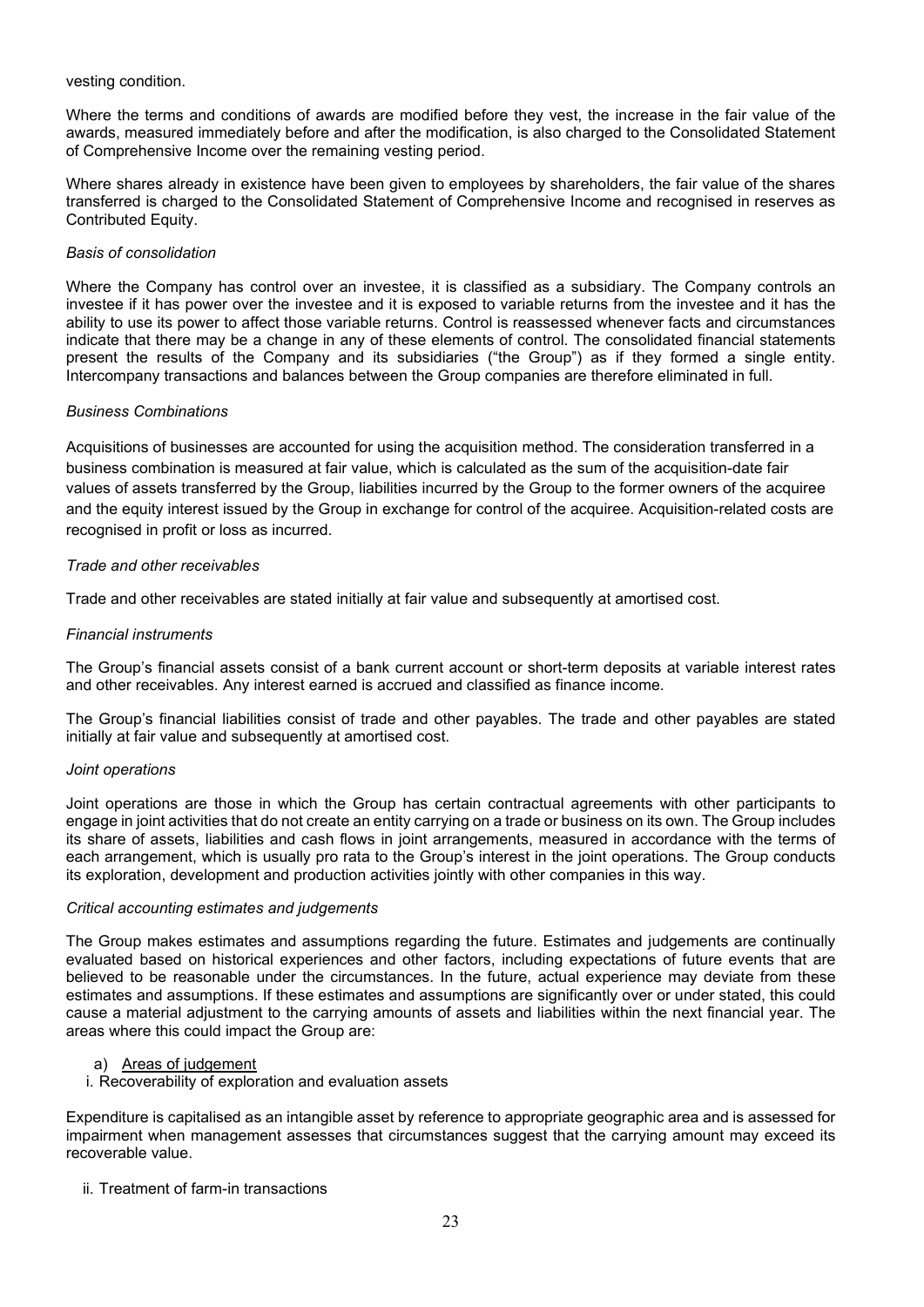All farm-in transactions are reflected in these financial statements in line with the accounting policy on Exploration and Evaluations assets. Farm-in transactions are recognised in the financial statements if they are legally complete during the year under review or, if all key commercial terms are agreed and legal completion is only subject to administrative approvals which are obtained within the post balance sheet period or are expected to be obtained within a reasonable timeframe thereafter.

#### iii. Business combinations

The assessment of the purchase price allocation in the acquisition of AEMP included a number of judgements and estimates exercised by management including assessment of fair value of the investment in the Essakane power project and goodwill.

### **3 Segmental analysis**

With the acquisition of AEMP and updated strategy, the Group has three reportable segments being transitional gas, transitional power and corporate costs (2020: two being exploration and appraisal and corporate costs). The operating results of each of these segments are regularly reviewed by the Board of Directors in order to make decisions about the allocation of resources and assess their performance.

#### **31 December 2021**

|                                 | Transitional<br>Gas | Transitional<br><b>Power</b> | Corporate | Total    |
|---------------------------------|---------------------|------------------------------|-----------|----------|
|                                 | <b>US\$000</b>      | 118\$000                     | US\$000   | . ISS000 |
| Share based payments            |                     | (85                          | (675      |          |
| Administrative expenses         | (553)               |                              |           |          |
| Finance expense                 |                     | 9                            |           |          |
| Loss after taxation             | 584'                | 306'                         |           |          |
| Additions to non-current assets | 18.928              |                              |           |          |
| Total assets                    | 34.687              |                              | 19.088    |          |
| Total liabilities               | 14,384.             | 158)                         | 1.246`    | 15.788   |
| Net assets                      |                     |                              | 488       |          |

#### **31 December 2020**

|                                 | <b>Exploration</b><br>and Appraisal | Corporate | Total    |
|---------------------------------|-------------------------------------|-----------|----------|
|                                 | <b>US\$000</b>                      |           | USS000   |
| Share based payments            |                                     | '222      |          |
| Loss on disposal of inventory   | 524                                 |           | 524      |
| Impairment of exploration asset | (66, 666)                           |           | (66,666) |
| Administrative expenses         | (182)                               | (3.496    | (3,678)  |
| Finance income                  |                                     | 543       |          |
| Finance expense                 |                                     |           |          |
| Tax expense                     |                                     |           |          |
| Loss after taxation             | (67.372                             | (3.248)   | 70.620   |
| Additions to non-current assets | 1.224                               | 8         | 1,232    |
| Total assets                    | 12.822                              | 5.249     | 18.071   |
| Total liabilities               | (366)                               | 1,543     | 1,909    |
| Net assets                      | 12.456                              | 3.706     | 16.162   |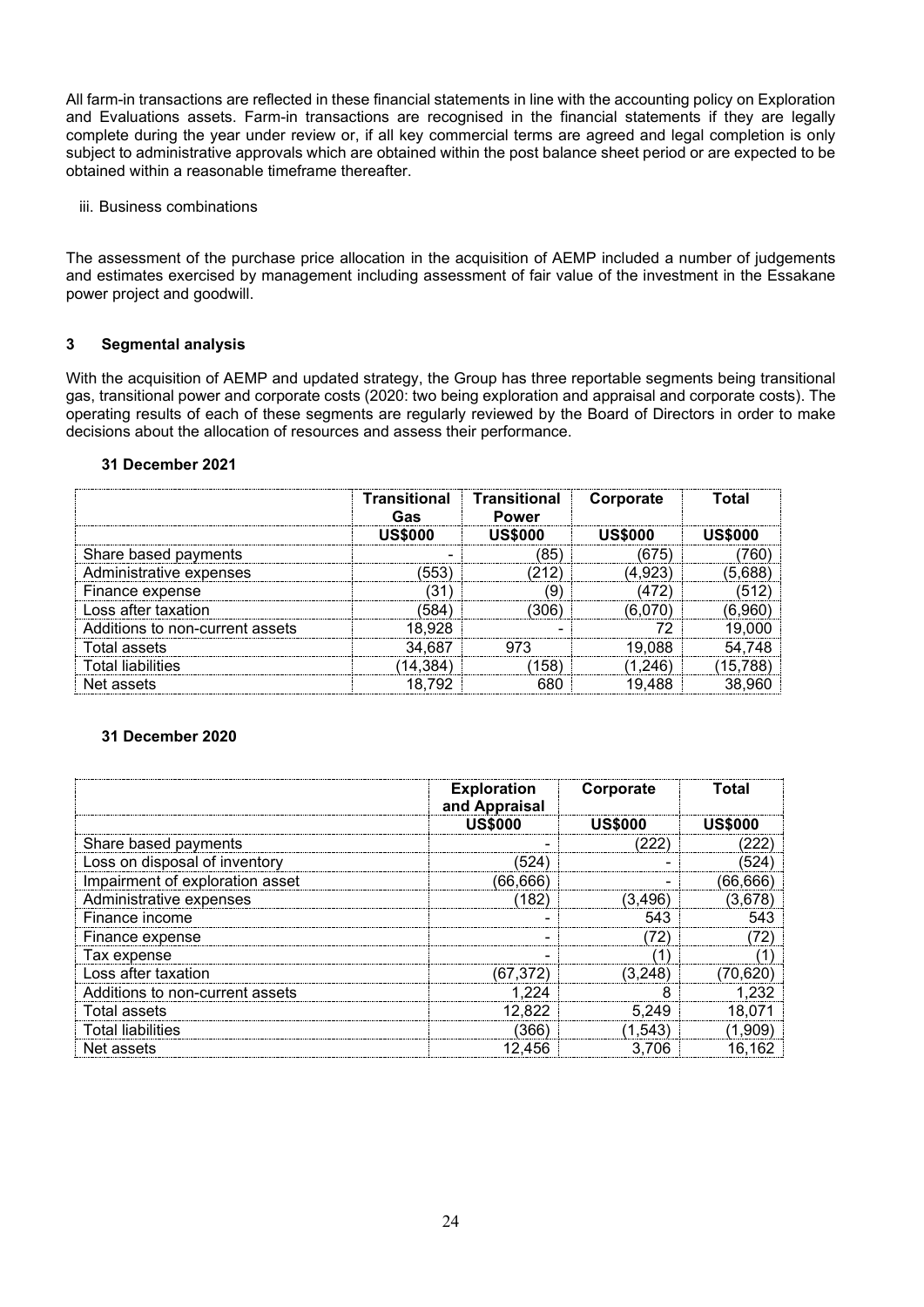|                                                             | 31 December<br>2021 | <b>31 December</b><br>2020 |
|-------------------------------------------------------------|---------------------|----------------------------|
|                                                             | <b>US\$000</b>      | <b>US\$000</b>             |
| Loss from operations is stated after charging:              |                     |                            |
| Loss on disposal of inventory                               |                     | 524                        |
| Impairment of exploration asset                             |                     | 66,666                     |
| Depreciation of property, plant and equipment               | 31                  | 59                         |
| Depreciation of Right of Use asset                          | 327                 | 328                        |
| Share based payments - Long Term Incentive Scheme           | 533                 | 200                        |
| Share based payments - Restricted Share Unit Scheme         | 142                 | 22                         |
| Share based payments - deferred consideration               | 85                  |                            |
| <b>Auditors' remuneration:</b>                              |                     |                            |
| Fees payable to the Company's Auditors for the audit of the | 84                  | 60                         |
| Company's annual accounts                                   |                     |                            |
| Audit of the Company's subsidiaries pursuant to legislation | 17                  | 15                         |
| Total payable                                               | 101                 | 75                         |

# **5 Employment costs**

| <b>Employees</b>                                 | 31 December : 31 December |  |
|--------------------------------------------------|---------------------------|--|
|                                                  |                           |  |
| Wages and salaries                               | 095                       |  |
| Payments in lieu of notice / compromise payments |                           |  |
| Pension costs                                    | r r                       |  |
| Share based payments                             |                           |  |
| <b>b-total</b>                                   |                           |  |
| pitalised to exploration costs                   |                           |  |
|                                                  |                           |  |

| Key management personnel         | 31 December 31 December<br>2021 |  |
|----------------------------------|---------------------------------|--|
|                                  | US\$000                         |  |
| Wages, salaries and fees         | 1.574                           |  |
| Payment in lieu of notice        |                                 |  |
| Social security costs            | .99                             |  |
| Pension costs                    | 46                              |  |
| <b>Benefits</b>                  |                                 |  |
| Share based payments             | 505                             |  |
| Sub-total                        | 2.330                           |  |
| Capitalised to exploration costs | 365                             |  |
| <b>Total</b>                     |                                 |  |

The Directors are the key management personnel of the Group. Details of the Directors' emoluments and interest in shares are shown in the Directors' Remuneration Report.

# **6 Finance income and expense**

| <b>Finance income</b> | December<br>2021 | . December<br>31<br>----------------                       |
|-----------------------|------------------|------------------------------------------------------------|
|                       |                  | ------------------<br>------------------------------------ |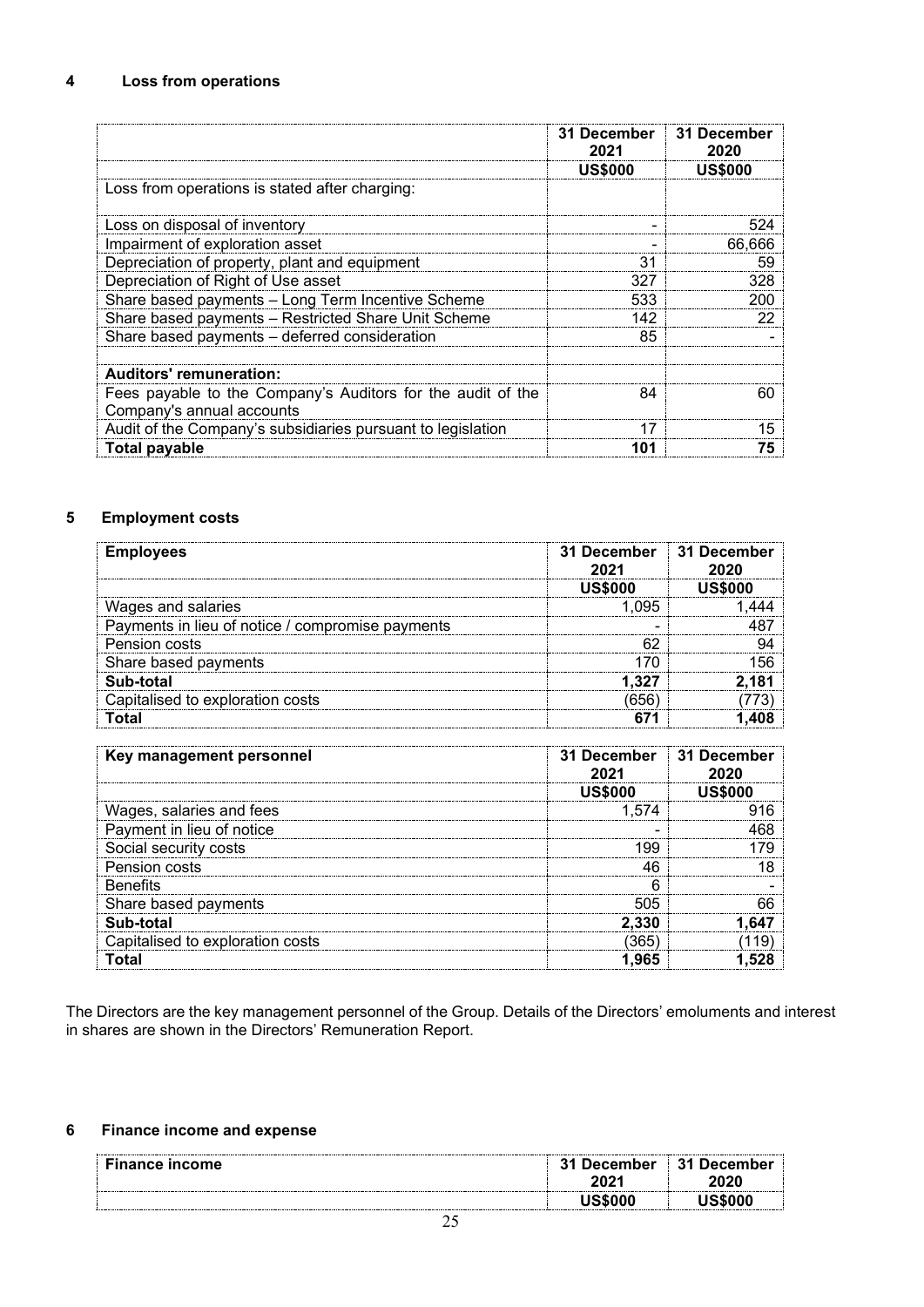| exchand          |   |  |
|------------------|---|--|
| interest receiva | . |  |
|                  |   |  |

| <b>Finance expense</b>   | 31 December : 31 December<br>2021 | 2020 |
|--------------------------|-----------------------------------|------|
|                          | <b>JS\$000</b>                    |      |
| Foreign exchange loss    |                                   |      |
| Finance expense on lease |                                   |      |
| Гоtal                    |                                   |      |

### **7 Investments**

The Company's wholly owned subsidiary undertakings at 31 December 2021 and 31 December 2020, excluding dormant entities, were:

| <b>Subsidiary undertaking</b>                                                | <b>Principal activity</b> | <b>Country of</b><br>incorporation |
|------------------------------------------------------------------------------|---------------------------|------------------------------------|
| Chariot Oil & Gas Investments (Namibia)   Holding company<br>Limited         |                           | Guernsey                           |
| Chariot Oil & Gas Investments (Morocco)   Oil and gas exploration<br>Limited |                           | Guernsey                           |
| <b>Chariot Oil and Gas Statistics Limited</b>                                | Service company           | UK                                 |
| Enigma Oil & Gas Exploration (Proprietary)<br>Limited <sup>1</sup>           | Oil and gas exploration   | Namibia                            |
| Chariot Oil & Gas Investments (Brazil) Limited                               | Holding company           | Guernsey                           |
| Chariot Brasil Petroleo e Gas Ltda                                           | Oil and gas exploration   | Brazil                             |
| Chariot Oil & Gas Finance (Brazil) Limited <sup>1</sup>                      | Service company           | Guernsey                           |
| Chariot Oil & Gas Holdings (Morocco) Limited                                 | Oil and gas exploration   | UK                                 |
| <b>Chariot Rissana Limited</b>                                               | Oil and gas exploration   | UK.                                |
| <b>Chariot Transitional Power Limited</b>                                    | Holding company           | UK                                 |
| AEMP Essakane Solar SAS <sup>1</sup>                                         | Holding company           | France                             |
| Africa Energy Management Platform <sup>1</sup>                               | Service company           | Mauritius                          |

1 Indirect shareholding of the Company.

### **8 Taxation**

The Company is tax resident in the UK, however no tax charge arises due to taxable losses for the year (31 December 2020: US\$Nil).

No taxation charge arises in Morocco or the group subsidiaries as they have recorded taxable losses for the year (31 December 2020 in Brazil: US\$1,000)

There was no deferred tax charge or credit in either period presented.

#### **Factors affecting the tax charge for the current year**

The reasons for the difference between the actual tax charge for the year and the standard rate of corporation tax in the UK applied to losses for the year are as follows:

|                                                                                                                 | 31 December<br>2021 | <b>31 December</b><br>2020 |
|-----------------------------------------------------------------------------------------------------------------|---------------------|----------------------------|
|                                                                                                                 | 18\$000             |                            |
| <b>Tax reconciliation</b>                                                                                       |                     |                            |
| Loss on ordinary activities for the year before tax                                                             |                     |                            |
| Loss on ordinary activities at the standard rate of<br>corporation tax in the UK of 19% (31 December 2020: 19%) |                     |                            |
| Non-deductible expenses                                                                                         |                     |                            |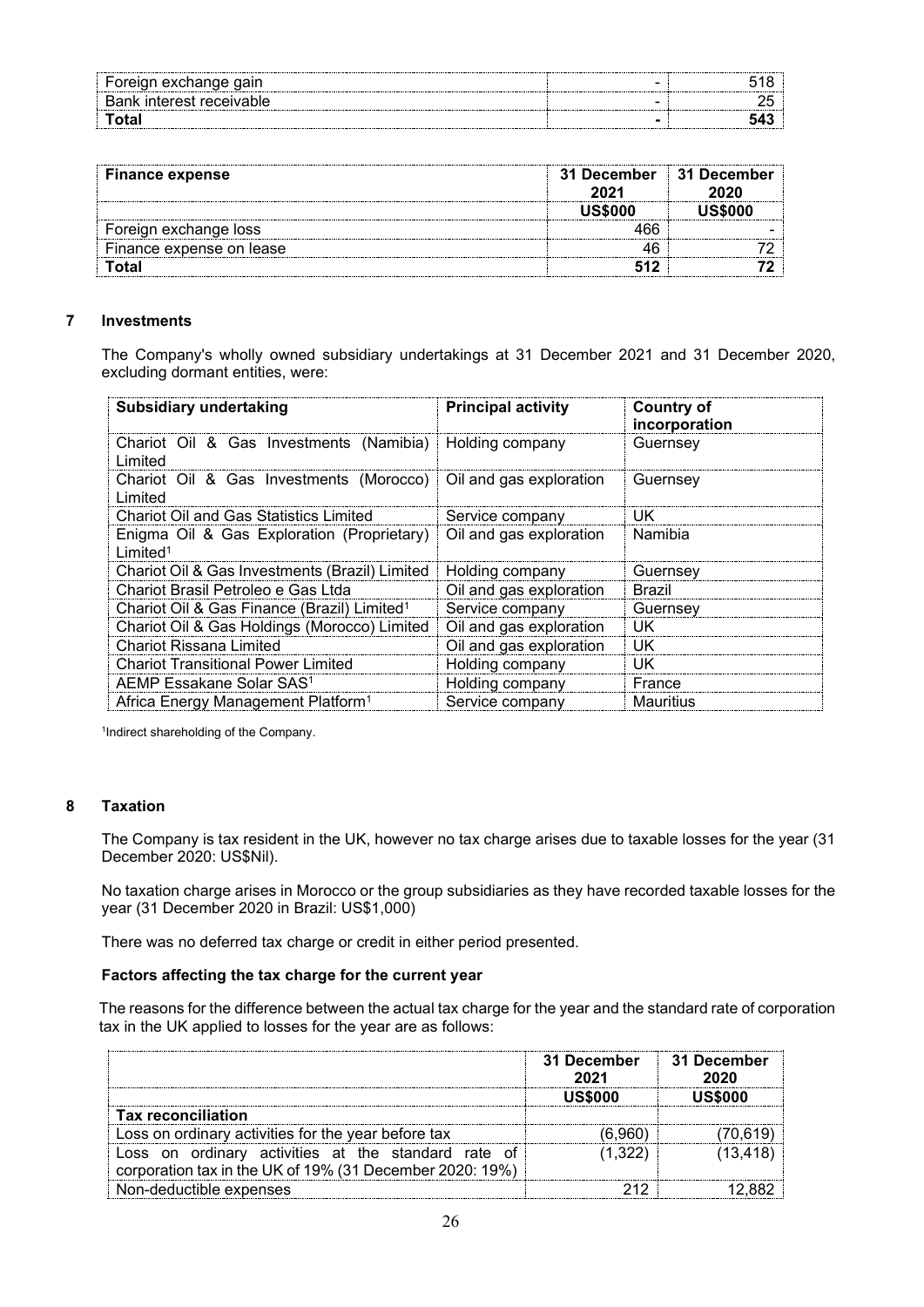| Difference in tax rates in other iurisdictions                            |  |
|---------------------------------------------------------------------------|--|
| Deferred tax effect not recognised                                        |  |
| <b>Total taxation charge</b><br>------------------ <del>--</del> -------- |  |

The Company had tax losses carried forward on which no deferred tax asset is recognised. Deferred tax not recognised in respect of losses carried forward total US\$8.7 million (31 December 2020: US\$7.6 million). Deferred tax assets were not recognised as there is uncertainty regarding the timing of future profits against which these assets could be utilised.

### **9 Loss per share**

The calculation of basic loss per Ordinary share is based on a loss of US\$6,960,000 (31 December 2020: loss of US\$70,620,000) and on 519,854,783 Ordinary shares (31 December 2020: 379,349,854) being the weighted average number of Ordinary shares in issue during the year. Potentially dilutive share awards are detailed in note 21, however these do not have any dilutive impact as the Group reported a loss for the year, consequently a separate diluted loss per share has not been presented.

### **10 Exploration and evaluation assets**

|                                | 31 December<br>2021 | <b>31 December</b><br>2020 |
|--------------------------------|---------------------|----------------------------|
|                                | ussooo              | US\$000                    |
| Net book value brought forward | 12.822              |                            |
| ⊾dditions                      | 18.928              |                            |
| Impairment                     |                     |                            |
| Net book value carried forward | 31.750              |                            |

As at 31 December 2021 the net book value of the Moroccan geographic area is US\$31.8 million (31 December 2020: US\$12.8 million).

In the prior year the activities in Namibia and Brazil were assessed as non-core with substantive expenditure not planned in the near term, and as such full impairments were recorded against each respective geographic area.

#### **11 Business Combination**

On 25 June 2021 the Company completed the acquisition of the business of Africa Energy Management Platform ("AEMP") including the related 10% holding in the Essakane project. AEMP is a renewable and hybrid energy project developer with an ongoing strategic partnership with Total Eren, a leading global player in renewable energy, and qualifies as a business as defined in IFRS 3. AEMP was acquired as an extension of the updated strategy to have a positive impact on the environment, the countries and the communities in which the Company operates.

#### **Consideration and fair value of assets and liabilities acquired**

As initial consideration for the acquisition the Company paid US\$0.1 million in cash and issued 9,196,926 new ordinary shares at a value of US\$0.7 million. Deferred consideration representing 1,982,096 new ordinary shares is payable dependent on certain project pipeline targets being met, which has been recognized in equity. The consideration shares were valued at US\$0.07 (5.16p) being the close price on the day preceding completion of the acquisition.

At acquisition, total identifiable assets and liabilities assumed were US\$0.5 million, the majority of which was attributable to the 10% project equity held in the operational Essakane power project which was recognised at fair value based on assessment of the underlying cashflows. The balance of the consideration of US\$0.4 million has been allocated to goodwill. None of the goodwill is expected to be deductible for income tax purposes. No impairment of the investment in power projects or goodwill was identified in the period from acquisition to 31 December 2021. If the deal had been completed at the start of 2021 the impact on revenue and profit of the combined Group would be less than US\$10,000.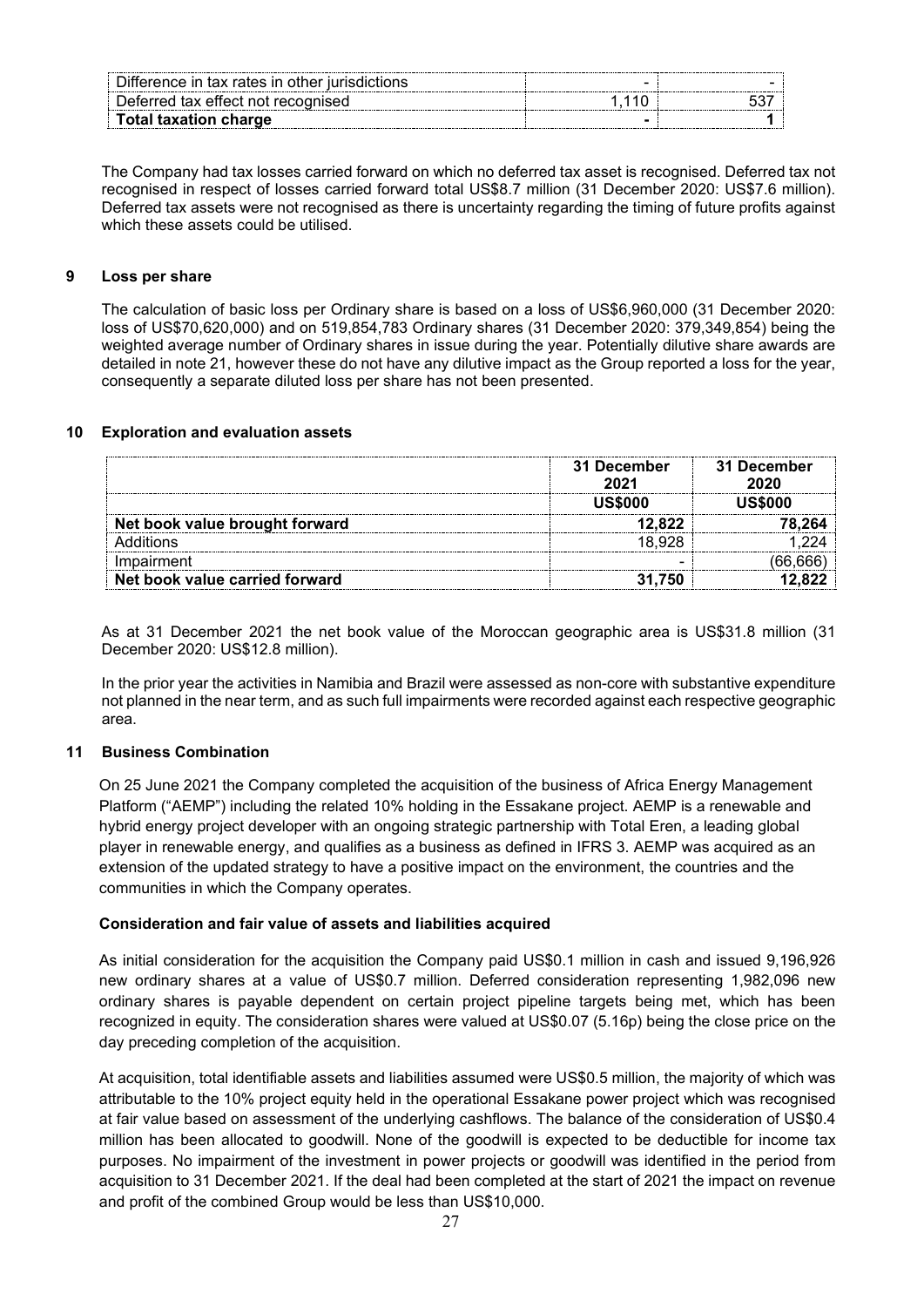The amounts recognized in respect of the identified assets acquired and liabilities assumed are set out in the table below.

|                                                            | <b>25 June 2021</b> |
|------------------------------------------------------------|---------------------|
|                                                            | US\$000             |
| Investment in power projects                               |                     |
| Trade receivables                                          |                     |
| Cash                                                       |                     |
| Trade payables                                             |                     |
| Total identifiable assets acquired and liabilities assumed |                     |
| Goodwill                                                   |                     |
| <b>Total consideration</b>                                 | <b>802</b>          |
| Satisfied by:                                              |                     |
| Cash                                                       |                     |
| New ordinary shares                                        |                     |
| Deferred consideration payable in shares to be issued      |                     |
| <b>Total consideration transferred</b>                     |                     |

### **Contingent payments**

Further contingent payments representing a maximum of 3,964,192 new ordinary shares are payable to key members of the AEMP team dependent on their retention and certain project pipeline targets being met and will be recognised as share based payments in the Consolidated Statement of Comprehensive Income over the retention period. See note 21 for further details.

### **12 Property, plant and equipment**

|                                | <b>Fixtures, fittings</b><br>and equipment | <b>Fixtures, fittings</b><br>and equipment |
|--------------------------------|--------------------------------------------|--------------------------------------------|
|                                | 31 December<br>2021                        | 31 December<br>2020                        |
|                                | <b>US\$000</b>                             | <b>US\$000</b>                             |
| Cost                           |                                            |                                            |
| <b>Brought forward</b>         | 1,356                                      | 1,348                                      |
| Additions                      | 72                                         | 8                                          |
| <b>Disposals</b>               |                                            |                                            |
| Carried forward                | 1,428                                      | 1,356                                      |
| <b>Depreciation</b>            |                                            |                                            |
| <b>Brought forward</b>         | 1,313                                      | 1,254                                      |
| Charge                         | 31                                         | 59                                         |
| Carried forward                | 1,344                                      | 1,313                                      |
| Net book value brought forward | 43                                         | 94                                         |
| Net book value carried forward | 84                                         | 43                                         |

#### **13 Trade and other receivables**

|                                      | ∣ December<br>31 | December<br>2020 |
|--------------------------------------|------------------|------------------|
|                                      |                  |                  |
| )ther<br>receivables and prepayments | $16^-$<br>ັ      |                  |

The fair value of trade and other receivables is equal to their book value.

# **14 Inventory**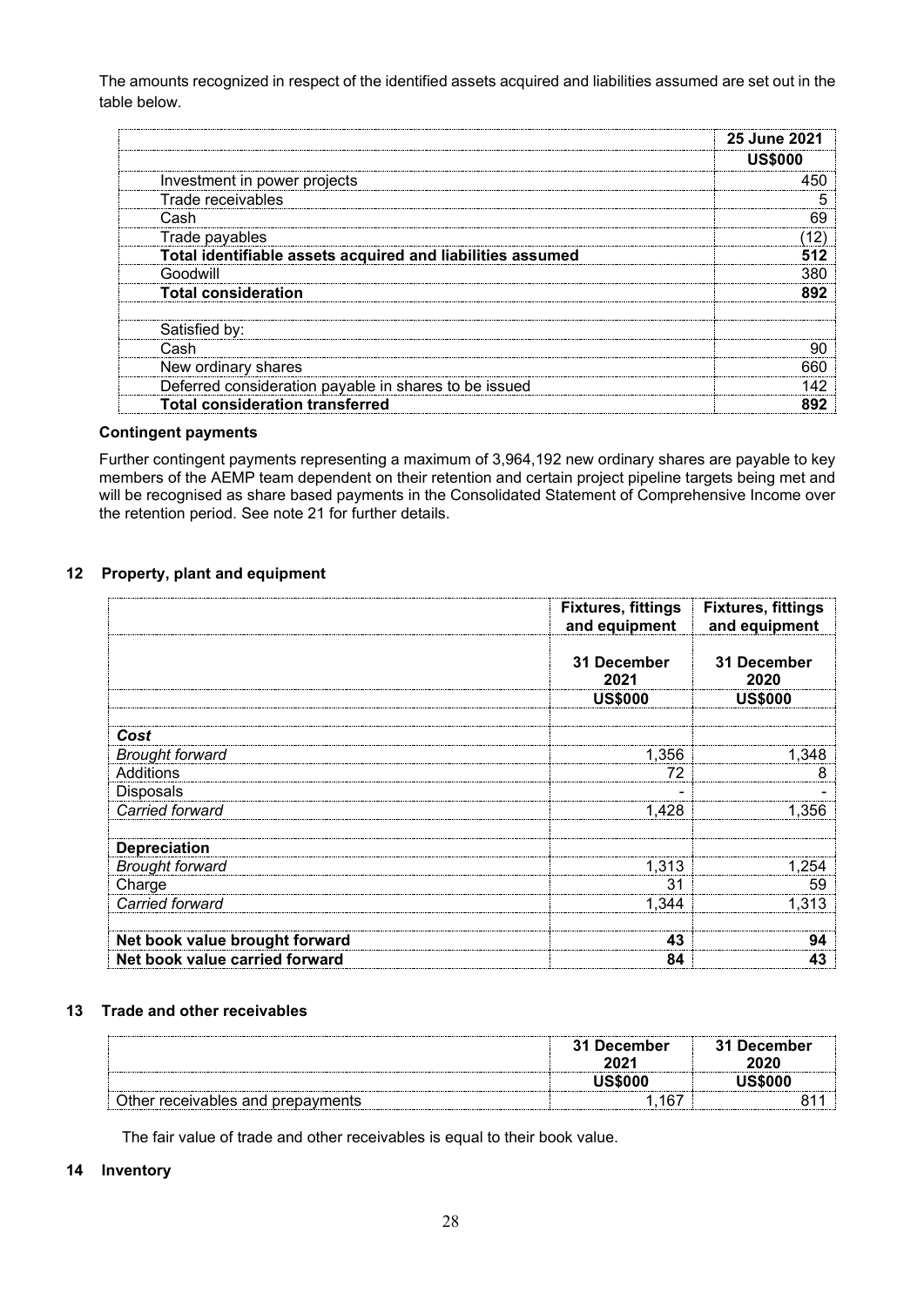|                      | 31 December<br>2021 | 31 December<br>2020 |
|----------------------|---------------------|---------------------|
|                      | <b>JS\$000</b>      | <b>JS\$000</b>      |
| Wellheads and casing | .183                |                     |

Remaining items of inventory from earlier drilling campaigns were disposed of in 2020 resulting in a loss on disposal of US\$0.5 million.

### **15 Cash and cash equivalents**

|                             | 31 December<br>2021 | 31 December<br>2020 |
|-----------------------------|---------------------|---------------------|
| <b>Analysis by currency</b> |                     |                     |
| US Dollar                   | 15.567              |                     |
| Euro                        | 135                 |                     |
|                             | . 130               |                     |
| Moroccan Dirham             | 538                 |                     |
| )ther                       | 36                  |                     |
|                             | 19.406              |                     |

As at 31 December 2021 and 31 December 2020 the US Dollar and Sterling cash is held in UK and Guernsey bank accounts. All other cash balances are held in the relevant country of operation.

As at 31 December 2021, the cash balance of US\$19.4 million (31 December 2020: US\$3.7 million) contains the following cash deposits that are secured against bank guarantees given in respect of exploration work to be carried out:

|                   | 31 December<br>2021 | 31 December<br>2020 |
|-------------------|---------------------|---------------------|
|                   |                     |                     |
| Moroccan licences | 35C                 |                     |
|                   | 5.350               |                     |

The funds are freely transferable but alternative collateral would need to be put in place to replace the cash security.

#### **16 Leases**

The lease relates to the UK office.

Right-of-use asset:

|                        | 31 December<br>2021 | 31 December<br>2020 |
|------------------------|---------------------|---------------------|
|                        | <b>JS\$000</b>      | IS\$000             |
| Brought forward        | 655                 |                     |
| Depreciation           |                     |                     |
| <b>Carried forward</b> |                     |                     |

Lease liability:

|                              | 31 December<br>2021 | 31 December<br>2020 |
|------------------------------|---------------------|---------------------|
|                              | <b>US\$000</b>      |                     |
| urrent                       |                     |                     |
| on-current                   |                     |                     |
| <b>Total lease liability</b> |                     |                     |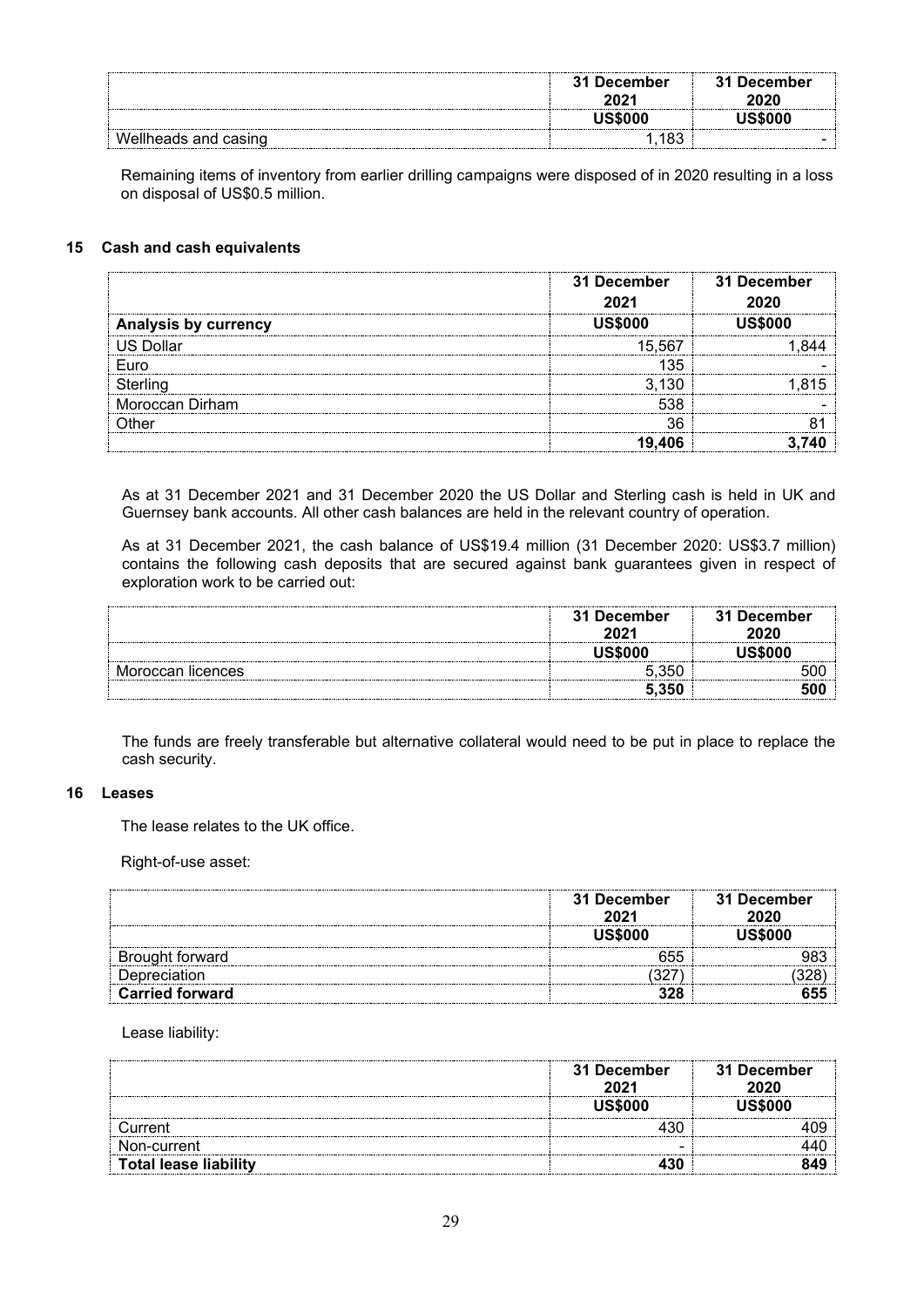The maturity analysis of the lease liability at 31 December 2021 is as follows:

|                                                         | 31 December<br>2021 | <b>31 December</b><br>2020 |
|---------------------------------------------------------|---------------------|----------------------------|
|                                                         | . ISS000            |                            |
| Maturity analysis - contractual undiscounted cash flows |                     |                            |
| Less than one year                                      |                     |                            |
| Between one and two years                               |                     |                            |
| Between two and three years                             |                     |                            |
| <b>Total undiscounted lease liabilities</b>             |                     |                            |
| <b>Effect of interest</b>                               |                     |                            |
| Гotal lease liabilitv                                   |                     |                            |

### **17 Trade and other payables**

|                | 31 December<br>2021 | 31 December<br>2020 |
|----------------|---------------------|---------------------|
|                | JS\$000             | US\$000             |
| Trade payables |                     |                     |
| Accruals       | 5,888               |                     |
|                | 15,358              |                     |

The fair value of trade and other payables is equal to their book value.

### **18 Share capital**

|                                                   | Allotted, called up and fully paid                                |         |             |         |  |      |             |
|---------------------------------------------------|-------------------------------------------------------------------|---------|-------------|---------|--|------|-------------|
|                                                   | 31 December<br>31 December<br>31 December<br>2021<br>2021<br>2020 |         |             |         |  | 2020 | 31 December |
|                                                   | Number                                                            | JS\$000 | Number      | JS\$000 |  |      |             |
| <b>Ordinary shares</b><br>of 1p each <sup>1</sup> | 759,587,023                                                       | 11.696  | 388,367,946 | 6.549   |  |      |             |

1. The authorised and initially allotted and issued share capital on admission (19 May 2008) has been translated at the historic rate of US\$GBP of 1.995. The shares issued since admission have been translated at the date of issue, or, in the case of share awards, the date of grant and not subsequently retranslated.

Details of the Ordinary shares issued are in the table below:

| <b>Date</b>      | <b>Description</b>   | <b>Price</b><br>US\$ | No. of shares |
|------------------|----------------------|----------------------|---------------|
| 31 December 2019 |                      |                      | 367,532,909   |
|                  |                      |                      |               |
| 27 April 2020    | Issue of share award | 0.18                 | 463,768       |
| 27 April 2020    | Issue of share award | 0.42                 | 133,334       |
| 27 April 2020    | Issue of share award | 0.53                 | 154,285       |
| 27 April 2020    | Issue of share award | 4.38                 | 42,000        |
| 27 April 2020    | Issue of share award | 0.50                 | 913,822       |
| 27 April 2020    | Issue of share award | 0.33                 | 700,000       |
| 27 April 2020    | Issue of share award | 0.39                 | 937,500       |
| 27 April 2020    | Issue of share award | 0.12                 | 1,352,875     |
| 27 April 2020    | Issue of share award | 0.20                 | 1,369,541     |
| 27 April 2020    | Issue of share award | 0.05                 | 864,134       |
| 27 April 2020    | Issue of share award | 0.02                 | 2,958,329     |
| 27 April 2020    | Issue of share award | 0.11                 | 278,082       |
| 27 April 2020    | Issue of share award | 0.19                 | 1,168,142     |
| 27 July 2020     | Issue of share award | 0.39                 | 411,011       |
| 27 July 2020     | Issue of share award | 0.15                 | 411,011       |
| 27 July 2020     | Issue of share award | 0.07                 | 1,564,286     |
| 27 July 2020     | Issue of share award | 0.10                 | 1,318,841     |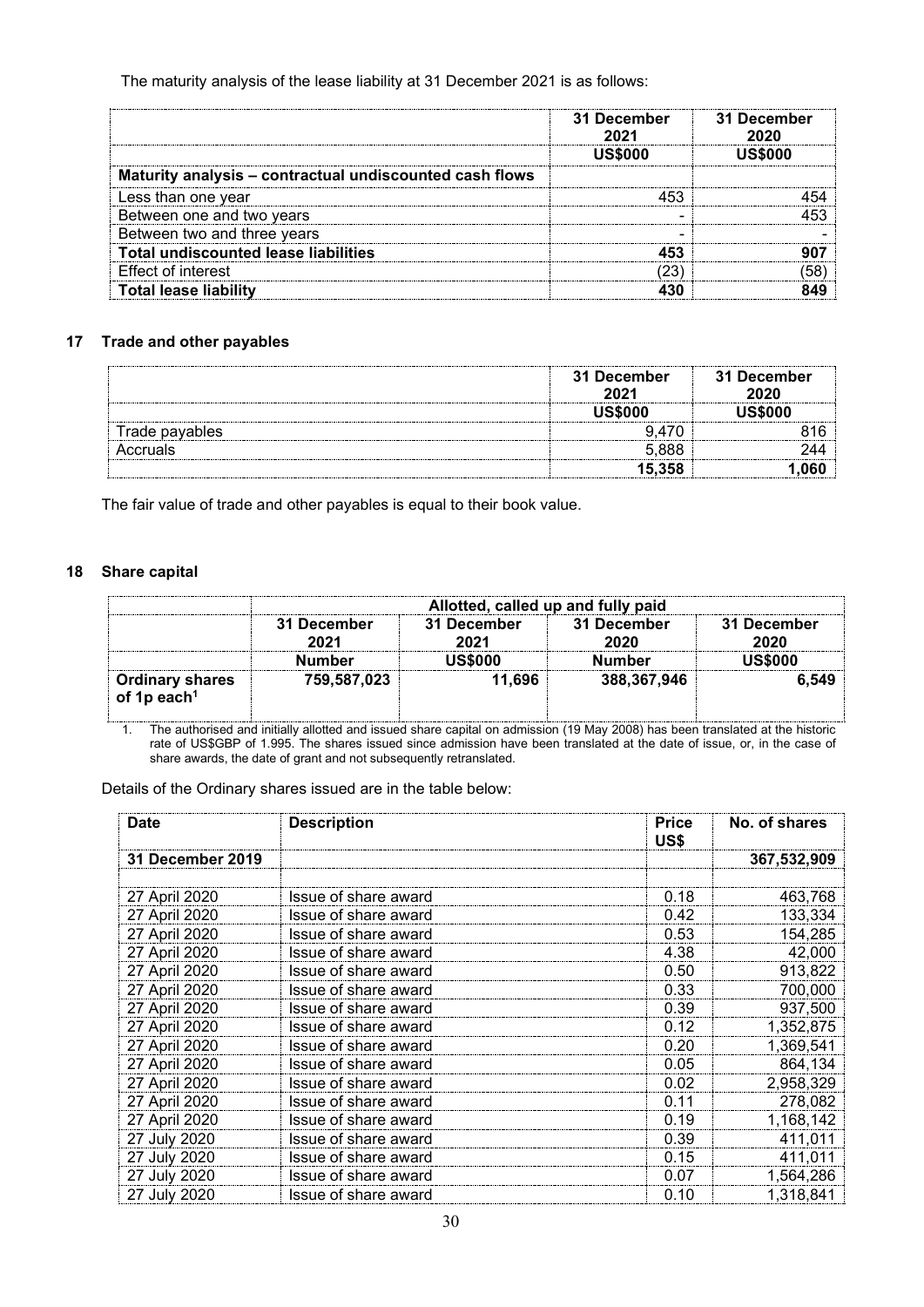| 27 July 2020            | Issue of share award                                                       | 0.20 | 1,825,000   |
|-------------------------|----------------------------------------------------------------------------|------|-------------|
| 27 July 2020            | Issue of share award                                                       | 0.16 | 1,495,693   |
| 27 July 2020            | Issue of share award                                                       | 0.03 | 2,473,383   |
|                         |                                                                            |      |             |
| <b>31 December 2020</b> |                                                                            |      | 388,367,946 |
|                         |                                                                            |      |             |
| 25 June 2021            | Issue of initial consideration shares for acquisition<br>of AEMP           | 0.07 | 9.196.926   |
| 25 June 2021            | Issue of shares at £0.055 in Placing, Subscription,<br>Open Offer and fees | 0.08 | 238.512.856 |
| 19 July 2021            | Issue of shares at £0.055 in Placing, Subscription,<br>Open Offer and fees | 0.08 | 645.351     |
| 15 December 2021        | Issue of shares at £0.07 in Placing, Subscription<br>and fees              | 0.09 | 101,639,842 |
| 22 December 2021        | Issue of shares at £0.07 in Open Offer                                     | 0.09 | 21,224,102  |
|                         |                                                                            |      |             |
| <b>31 December 2021</b> |                                                                            |      | 759,587,023 |

### **19 Related party transactions**

Key management personnel comprises the Directors and details of their remuneration are set out in note 5 and the Directors' Remuneration Report.

Magna Capital LDA (of which Adonis Pouroulis, Acting CEO, has a substantial interest), underwrote an equity fundraising in June 2021 to ensure that the total fundraising equated to approximately US\$23 million. The underwriting commitment was fulfilled by subscription of shares after the balance sheet date and the Company received proceeds totalling US\$5 million, as detailed in note 23. The underwriting commitment constitutes a related party transaction.

Kinsella Consulting Limited, a company of which Adonis Pouroulis is a Director, incurred costs on behalf of Chariot Ltd for which it was reimbursed during the year of US\$8,813 (31 December 2020: US\$Nil). The amount outstanding as at 31 December 2021 was US\$Nil (31 December 2020: US\$Nil).

There were no related party transactions during the year ended 31 December 2020.

#### **20 Financial instruments**

The Board of Directors determine, as required, the degree to which it is appropriate to use financial instruments or other hedging contracts or techniques to mitigate risk. Throughout the year ending 31 December 2021, no trading in financial instruments was undertaken (31 December 2020: US\$Nil). There is no material difference between the book value and fair value of the Group cash balances, short-term receivables and payables.

#### *Market risk*

Market risk arises from the Group's use of interest bearing and foreign currency financial instruments. It is the risk that future cash flows of a financial instrument will fluctuate because of changes in interest rates (interest rate risk) and foreign exchange rates (currency risk). Throughout the year, the Group has held surplus funds on deposit, principally with its main relationship bank Barclays, on fixed short-term deposits. The credit ratings of the main relationship bank the Group holds cash with do not fall below A or equivalent. The Group does not undertake any form of speculation on long term interest rates or currency movements, therefore it manages market risk by maintaining a short-term investment horizon and placing funds on deposit to optimise short term yields where possible but, moreover, to ensure that it always has sufficient cash resources to meet payables and other working capital requirements when necessary. As such, market risk is not viewed as a significant risk to the Group. The Directors have not disclosed the impact of interest rate sensitivity analysis on the Group's financial assets and liabilities at the year-end as the risk is not deemed to be material.

This transactional risk is managed by the Group holding the majority of its funds in US Dollars to recognise that US Dollars is the trading currency of the industry, with an appropriate balance maintained in Sterling, Euro and Moroccan Dirham to meet other non-US Dollar industry costs and ongoing corporate and overhead commitments.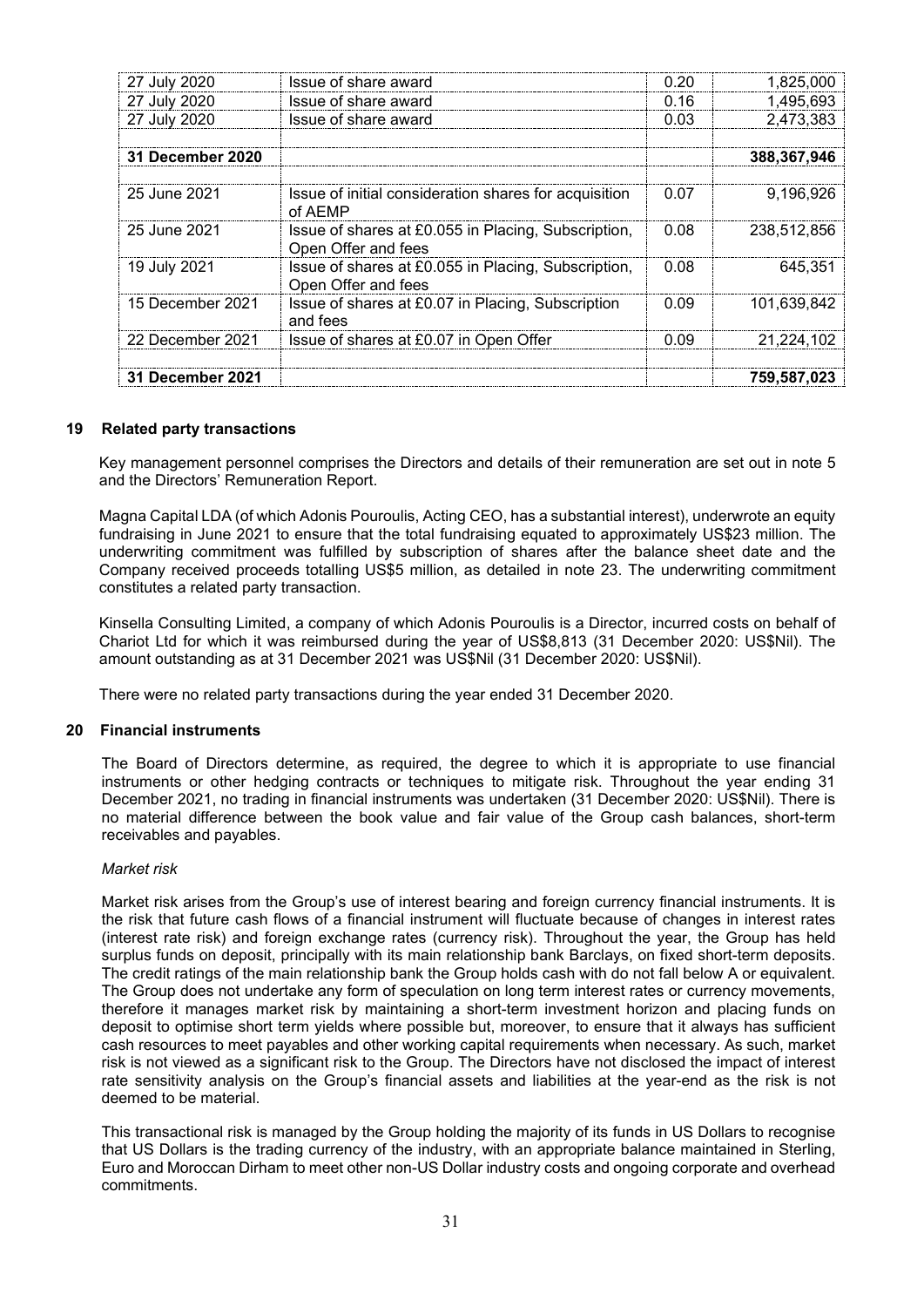At the year end, the Group had cash balances of US\$19.4 million (31 December 2020: US\$3.7 million) as detailed in note 15.

Other than the non-US Dollar cash balances described in note 15, no other material financial instrument is denominated in a currency other than US Dollars. A 10% adverse movement in exchange rates would lead to a foreign exchange loss of US\$380,000 and a 10% favourable movement in exchange rates would lead to a corresponding gain; the effect on net assets would be the same as the effect on profits (31 December 2020: US\$190,000).

#### *Capital*

In managing its capital, the Group's primary objective is to maintain a sufficient funding base to enable it to meet its working capital and strategic investment needs. The Group currently holds sufficient capital to meet its ongoing needs for at least the next 12 months.

### *Liquidity risk*

The Group's practice is to regularly review cash needs and to place excess funds on fixed term deposits. This process enables the Group to optimise the yield on its cash resources whilst ensuring that it always has sufficient liquidity to meet payables and other working capital requirements when these become due.

The Group has sufficient funds to continue operations for the forthcoming year and has no perceived liquidity risk.

#### *Credit risk*

The Group's policy is to perform appropriate due diligence on any party with whom it intends to enter into a contractual arrangement. Where this involves credit risk, the Group will put in place measures that it has assessed as prudent to mitigate the risk of default by the other party. This could consist of instruments such as bank guarantees and parent company guarantees.

As such, the Group has not put in place any particular credit risk measures in this instance as the Directors view the risk of default on any payments due from the joint venture partner as being very low.

#### **21 Share based payments**

# **Long Term Incentive Scheme ("LTIP")**

The plan provides for the awarding of shares to employees and Directors for nil consideration. The award will lapse if an employee or Director leaves employment.

Shares granted when an individual is an employee will vest in equal instalments over a three year period from the grant date and shares granted when an individual is a Director or otherwise specified will vest three years from the end of the year or period the period to which the award relates.

The Group recognised a charge under the plan for the year to 31 December 2021 of US\$533,000 (31 December 2020: US\$200,000).

The following table sets out details of all outstanding share awards under the LTIP:

|                                                    | 31 December 2021 | <b>31 December 2020</b> |
|----------------------------------------------------|------------------|-------------------------|
|                                                    | Number of awards | Number of awards        |
| Outstanding at beginning of the year               | 7,401,780        | 25,000,645              |
| Granted during the year                            | 20,841,085       | 5,431,712               |
| Shares issued for no consideration during the year |                  | (20, 835, 037)          |
| Lapsed during the year                             |                  | (2, 195, 540)           |
| Outstanding at the end of the year                 | 28,242,865       | 7,401,780               |
| Exercisable at the end of the year                 | 7,379,562        | 6,044,990               |

# **Non-Executive Directors' Restricted Share Unit Scheme ("RSU")**

The plan provides for the awarding of shares to Non-Executive Directors for nil consideration. An award can be Standalone or Matching.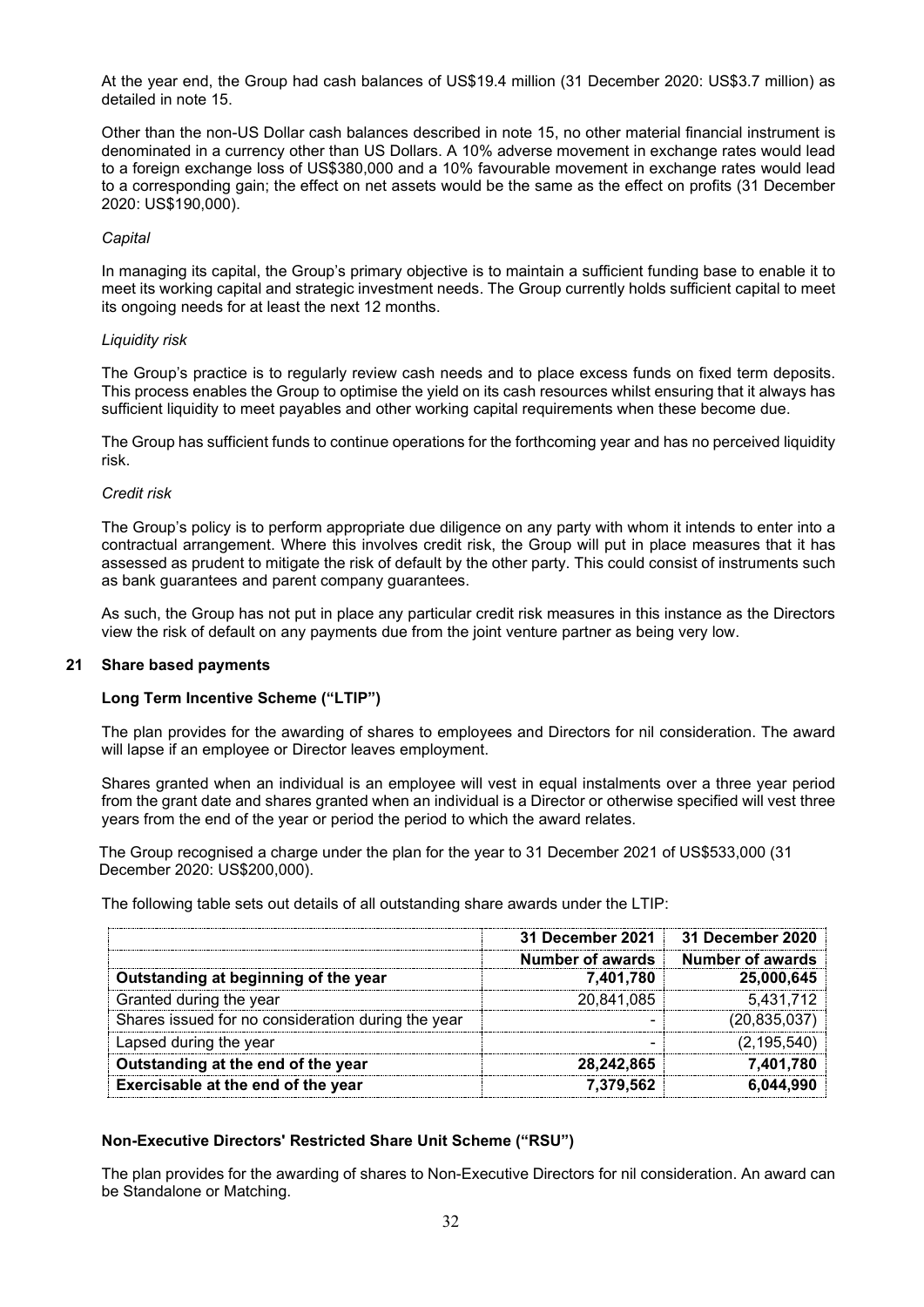Standalone share awards are one-off awards to Non-Executive Directors which will vest in equal instalments over a three year period and will lapse if not exercised within a fixed period on stepping down from the Board.

Matching share awards will be granted equal to the number of existing Chariot shares purchased by the Non-Executive Director in each calendar year capped at the value of their gross annual fees for that year. The shares will vest in equal instalments over a three year period and will lapse if not exercised prior to stepping down from the Board or if the original purchased shares are sold prior to the vesting of the relevant Matching award. Any potential Matching awards not granted in a calendar year shall be forfeited and shall not roll over to subsequent years.

The Group recognised a charge under the plan for the year to 31 December 2021 of US\$142,000 (31 December 2020: US\$22,000).

**31 December 2021 31 December 2020 Number of awards Number of awards Outstanding at beginning of the year** Granted during the year 5,915,281 **Outstanding at the end of the year 8,755,156 2,839,875 Exercisable at the end of the year 2,623,568 2,407,860**

The following table sets out details of all outstanding share awards under the RSU:

#### **Post-acquisition share-based payment charge**

Contingent payments representing a maximum of 3,964,192 new ordinary shares are payable to key members of the AEMP team dependent on their retention and certain project pipeline targets being met and will be recognised as share based payments in the Consolidated Statement of Comprehensive Income over the retention period. The Group recognised a charge of US\$85,000 in the year to 31 December 2021.

### **22 Contingent liabilities**

From 30 December 2011 the Namibian tax authorities introduced a withholding tax of 25% on all services provided by non-Namibian entities which are received and paid for by Namibian residents. From 30 December 2015 the withholding tax was reduced to 10%. As at 31 December 2021, based upon independent legal and tax opinions, the Group has no withholding tax liability (31 December 2020: US\$Nil). Any subsequent exposure to Namibian withholding tax will be determined by how the relevant legislation evolves in the future and the contracting strategy of the Group.